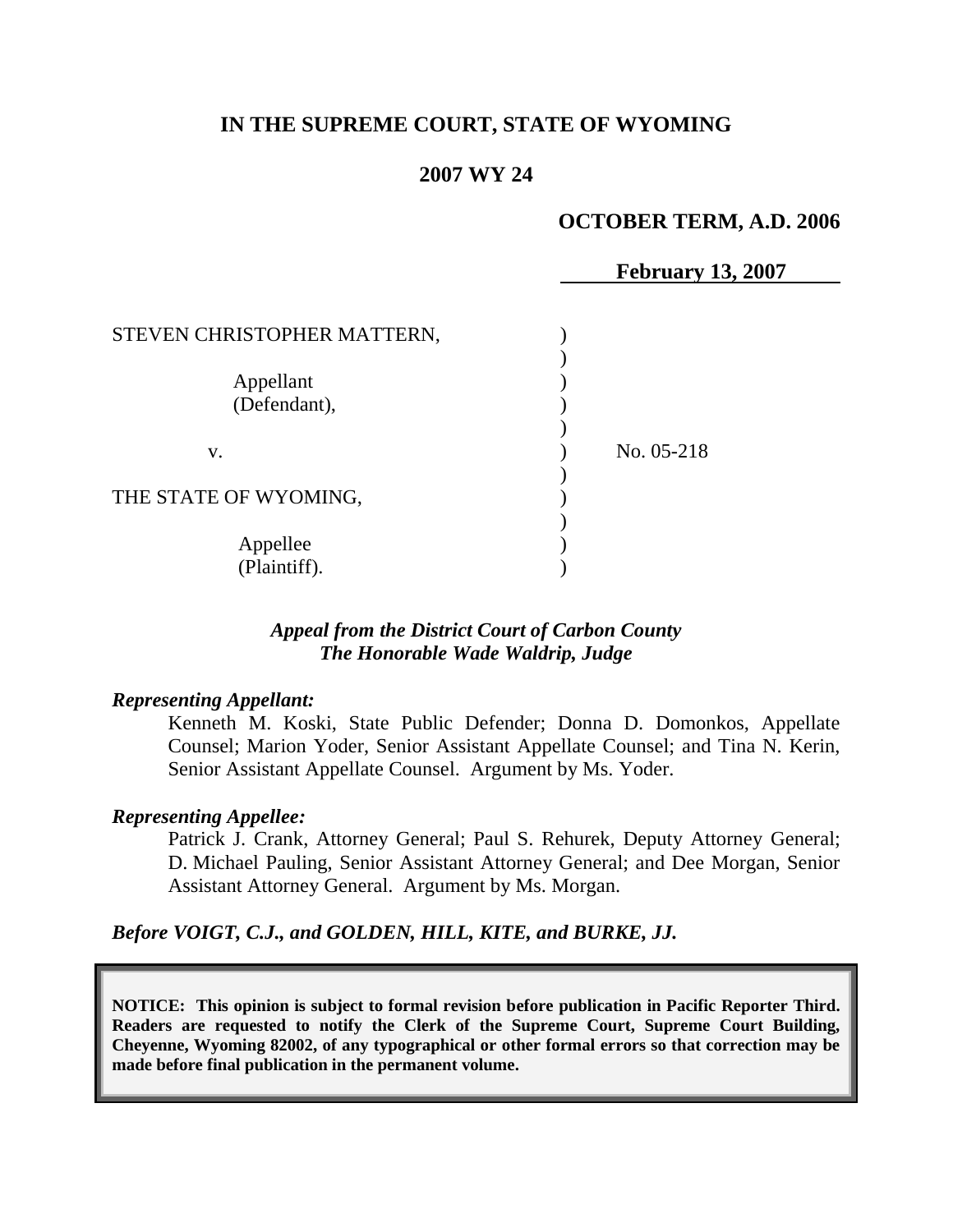### **VOIGT**, **Chief Justice**.

 $\overline{a}$ 

[¶1] A jury found the appellant guilty of attempted first-degree murder, and the district court sentenced him to life in prison. This appeal raises questions concerning jury selection, uncharged misconduct evidence, the adequacy of the jury instructions, and the sufficiency of the evidence. We affirm.

# **ISSUES<sup>1</sup>**

[¶2] 1. Did the State engage in purposeful discrimination when it exercised peremptory challenges to exclude two Hispanics from the jury?

2. Was character evidence improperly admitted at trial?

3. Did the district court properly instruct the jury as to the elements of the crime of attempted first-degree murder?

4. Was there sufficient evidence for the jury to find the appellant guilty of attempted first-degree murder?

### **FACTS**

[¶3] The appellant and Jenny Abeyta lived together in Rawlins, Wyoming, for about two months before he moved out at her request after a dispute. On the night of September 10, 2004, the appellant went to Abeyta's house and asked her to join him at a bar later that night. She did not do so. Several hours later, the appellant and his brother, James Mattern, returned to Abeyta's house. Before getting out of his car, the appellant retrieved his single-action Colt .45 automatic pistol and hid it in his waistband. Inside the house were Abeyta, her two children, and her mother's boyfriend, Tim Snow.

<sup>&</sup>lt;sup>1</sup> The appellant attempts to raise a fifth issue in his reply brief: whether the trial court committed plain error in not answering a jury question about the difference between first-degree and second-degree murder. The purpose of a reply brief is to allow the appellant to reply to new issues raised in the appellee's brief; not to raise new issues himself. *Budd-Falen Law Offices, P.C. v. Rocky Mountain Recovery, Inc.*, 2005 WY 77, ¶ 14, 114 P.3d 1284, 1288 (Wyo. 2005); and *Siler v. State*, 2005 WY 73, ¶ 48, 115 P.3d 14, 38 (Wyo. 2005). Here, the issue concerning the district court's reply to the jury question was not a new issue raised by the State, but was part of its response to the appellant's jury instruction and evidence sufficiency issues. Consequently, we will not address that issue separately.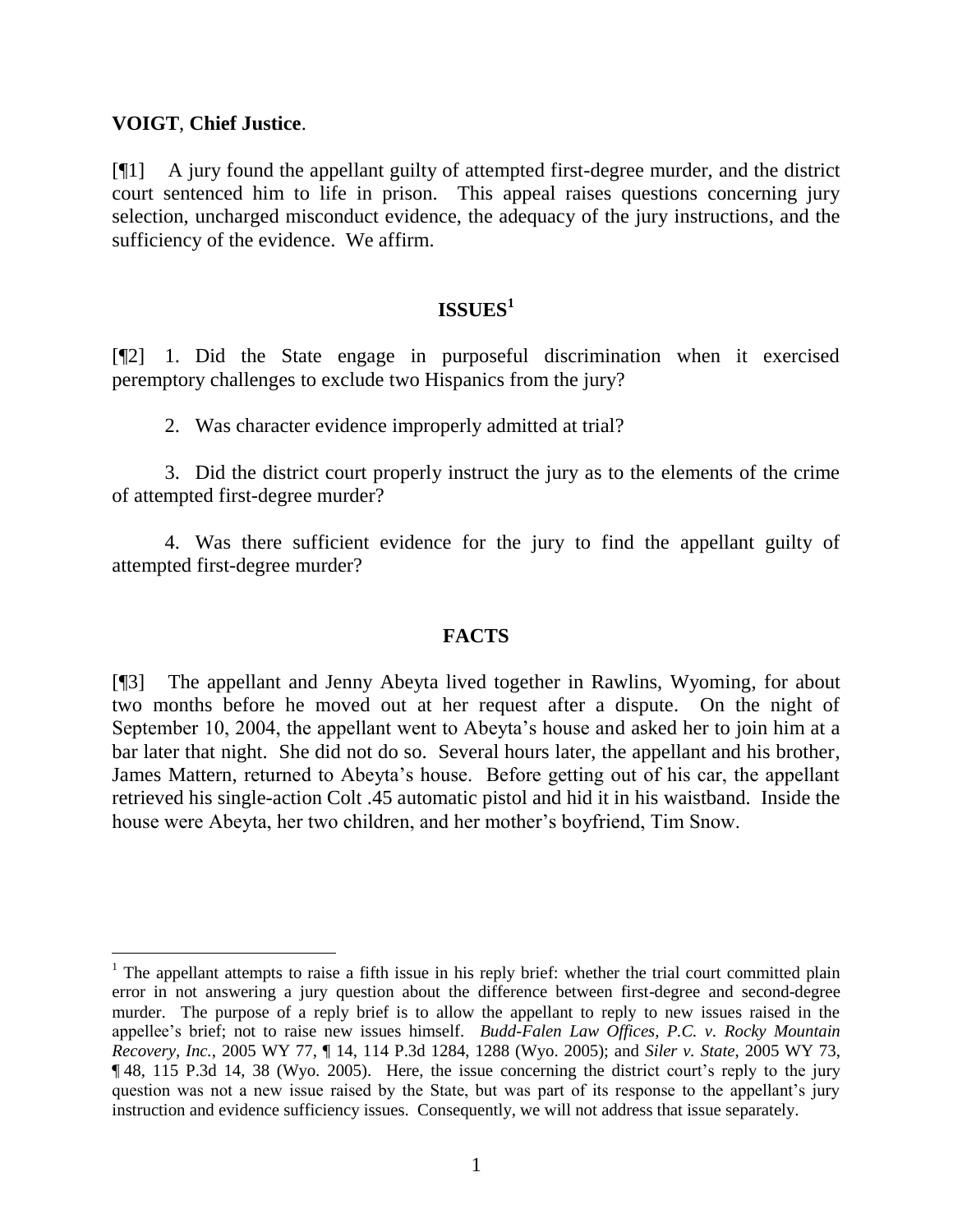[¶4] As he entered the house, the appellant was already angry that Abeyta had not come down to the bar.<sup>2</sup> He became more angry when he saw that Snow was there, because he thought Snow and Abeyta "did drugs" together and that Snow had "tried to hit on her" in the past. Almost immediately, an argument erupted among the appellant, Abeyta, and Snow. It began with the Appellant and Abeyta shouting at one another, and escalated to include Snow when the appellant accused Snow of "saying something." The confrontation began in the bedroom, proceeded outside, where the appellant and Snow intended to fight at the appellant's suggestion, and then went back up the front steps to the front door. Snow retreated into the bedroom, at which time the appellant reached past Abeyta and shot Snow. The appellant and his brother fled the scene. Snow was taken by air ambulance to Casper for treatment. The appellant was arrested several weeks later in Tucson, Arizona.

### **DISCUSSION**

### *Did the State engage in purposeful discrimination when it exercised peremptory challenges to exclude two Hispanics from the jury?*

[¶5] We will begin this discussion with an analysis of the context in which peremptory challenges occur. All jury trials begin, of course, with the *voir dire* process, where jurors are examined by counsel for the following purposes:

> Pursuant to W.R.Cr.P.  $24(c)(1)$ , the purpose of voir dire is to choose jurors who will be fair and impartial:

> > In Wyoming, the purpose of voir dire is to seek to establish grounds for challenge for cause; assess any individual bias as to each member of the panel; and to arrive at a determination of the potential jurors' ability to decide a case fairly. . . .

> > In accordance with the rule, voir dire is subject to the supervision and control of the trial judge. The

 $2$  Abeyta, Snow, and the appellant's brother all testified at trial. The appellant did not testify at trial, but a statement he made to the police when he was arrested was entered into evidence. The facts described herein are gleaned from the witnesses' separate accounts, which were similar in most respects, although not identical. A major disagreement was the point at which the appellant had drawn his pistol. Snow said that the appellant first took the gun out in the bedroom, while the appellant claimed not to have done so until they were outside and Snow hit the appellant's brother with something. Neither Abeyta nor the appellant's brother saw the gun inside the house. The jury, of course, was free to decide which version was the truth.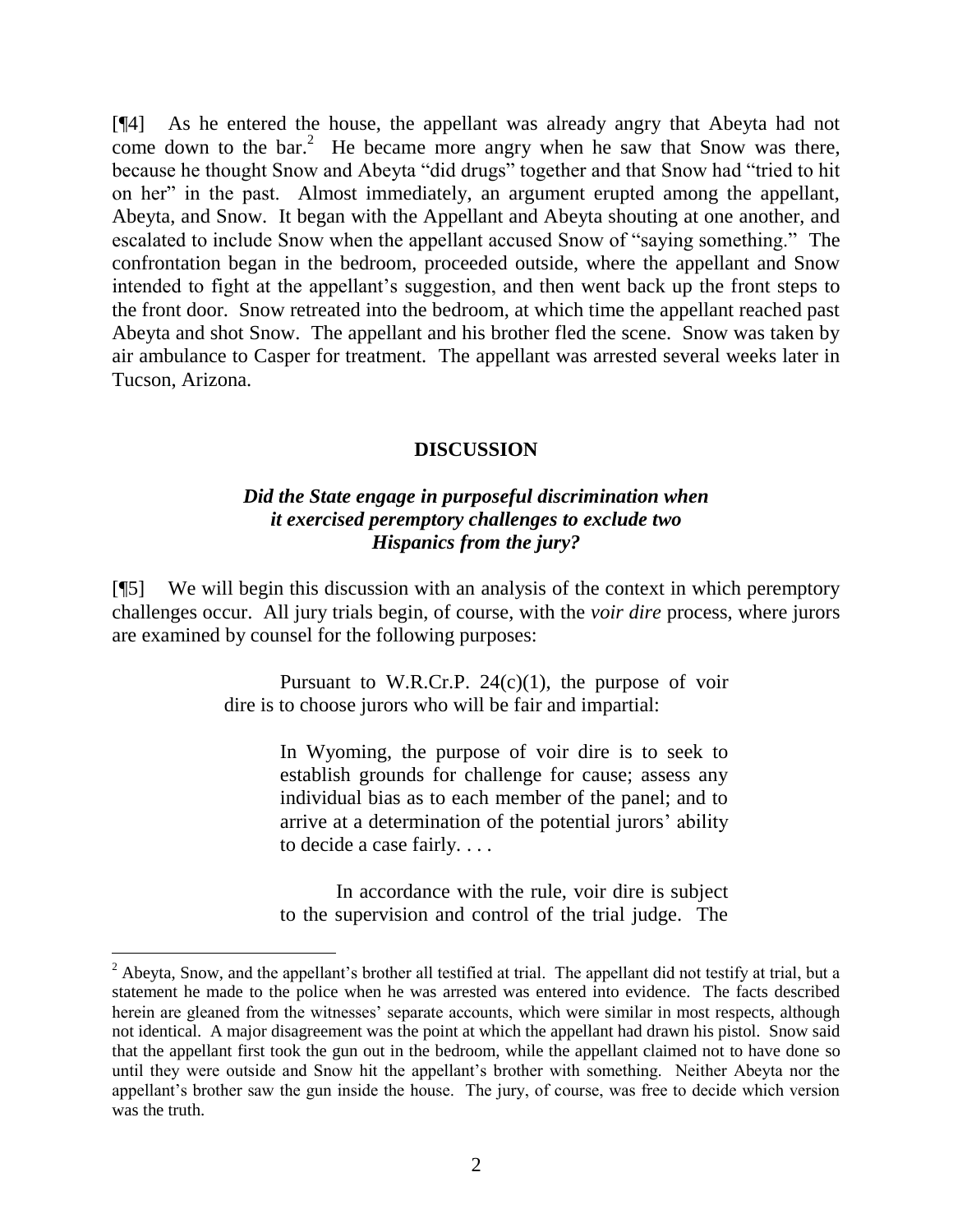rulings of the trial judge are given deference within the permissible bounds. The authority of the trial court is discretionary and "[t]he only inhibition regarding the discretion of the trial court is that it must be exercised subject to the essential demands of fairness." *Jahnke* [*v. State*, 682 P.2d 991,] 999 [(Wyo. 1984)].

*Law v. State*, 2004 WY 111, ¶ 32, 98 P.3d 181, 192-93 (Wyo. 2004) (*quoting Vit v. State*, 909 P.2d 953, 960 (Wyo. 1996)).

[¶6] Wyo. Stat. Ann. § 7-11-105 (LexisNexis 2005) sets forth the limited bases upon which a venire member may be challenged for cause. In addition, Wyo. Stat. Ann. § 7-11-103(a) (LexisNexis 2005) and W.R.Cr.P. 24(d)(1) allow the State and each defendant in a non-capital felony criminal jury trial eight peremptory challenges. Traditionally, peremptory challenges could be exercised for any reason or for no reason:

> Appellant acknowledges the holding in *Swain v. State of Alabama*, 380 U.S. 202, 85 S.Ct. 824, 13 L.Ed.2d 759 (1965), to the effect that a defendant could not question a prosecutor's use of peremptory challenges in a particular case even if the peremptory challenge was allegedly used to discriminate against a particular group of persons. The court there said:

> > The essential nature of the peremptory challenge is that it is one exercised without a reason stated, without inquiry and without being subject to the court's control. *State v. Thompson*, 68 Ariz. 386, 206 P.2d 1037 (1949); *Lewis v. United States*, 146 U.S. 370, 378, 13 S.Ct. 136, 139, 36 L.Ed. 1011 [(1892)]. While challenges for cause permit rejection of jurors on a narrowly specified, provable and legally cognizable basis of partiality, the peremptory permits rejection for a real or imagined partiality that is less easily designated or demonstrable. *Hayes v. State of Missouri*, 120 U.S. 68, 70, 7 S.Ct. 350, 351, 30 L.Ed.  $578$   $[(1887)]$ . It is often exercised upon the 'sudden impressions and unaccountable prejudices we are apt to conceive upon the bare looks and gestures of another,' *Lewis*, supra 146 U.S., at 376, 13 S.Ct., at 138, upon a juror's ‗habits and associations,' *Hayes v. State of Missouri*, supra, 120 U.S., at 70, 7 S.Ct., at 351, or upon the feeling that 'the bare questioning [a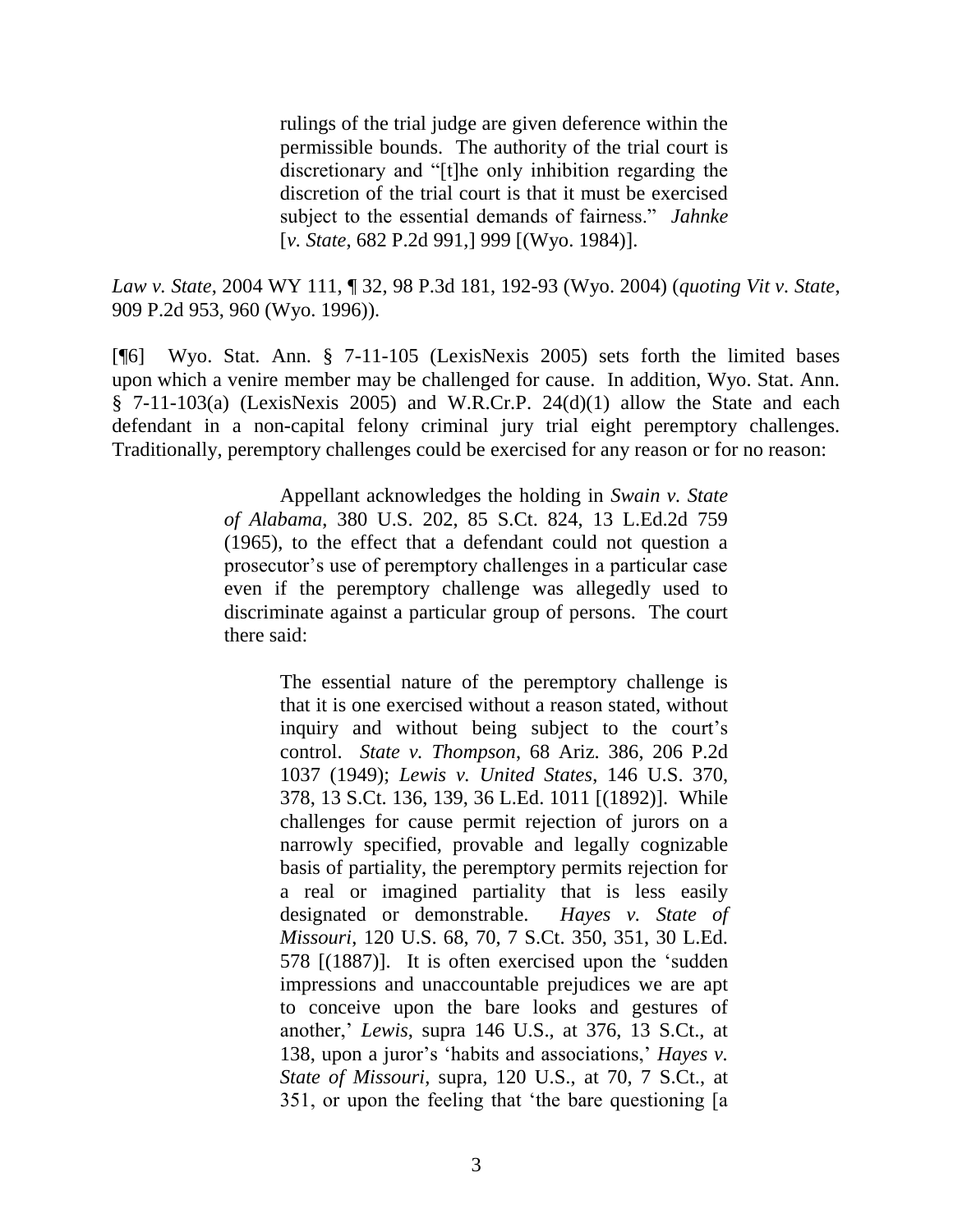juror's] indifference may sometimes provoke a resentment,' *Lewis*, supra, 146 U.S., at 376, 13 S.Ct., at 138. It is no less frequently exercised on grounds normally thought irrelevant to legal proceedings or official action, namely, the race, religion, nationality, occupation or affiliations of people summoned for jury duty.

*Evans v. State*, 653 P.2d 308, 309-10 (Wyo. 1982).

 $[$ [ $\degree$ ] The "any reason or no reason" rule came to an end, however, with the publication of *Batson v. Kentucky*, 476 U.S. 79, 106 S.Ct. 1712, 90 L.Ed.2d 69 (1986), *overruled in part by Powers v. Ohio*, 499 U.S. 400, 111 S.Ct. 1364, 113 L.Ed.2d 411 (1991). Batson, a black man, was convicted by an all-white jury, of certain theft offenses, after the prosecutor exercised his peremptory challenges to strike all four blacks from the venire. Relying upon *Strauder v. West Virginia*, 10 Otto 303, 100 U.S. 303, 25 L.Ed. 664 (1880), where the Supreme Court held that the Equal Protection Clause of the United States Constitution prohibits states from excluding blacks from service as jurors, the Court in *Batson* declared that the Equal Protection Clause likewise prohibits state prosecutors from peremptorily challenging members of the venire "solely on account of their race or on the assumption that black jurors as a group will be unable impartially to consider the State's case against a black defendant." *Batson*, 476 U.S. at 89, 106 S.Ct. at 1719.

[¶8] A "*Batson* challenge," as it has come to be called, follows a three-step process: First, the defendant must establish a *prima facie* showing of purposeful discrimination in the State's exercise of peremptory challenges. This *prima facie* showing may be met by combining a showing that the defendant is a member of a racial group capable of being singled out for differential treatment, with proof of systematic exclusion of that racial group from juries over time, or with proof that the facts of the particular case show purposeful racial discrimination. *Id*., 476 U.S. at 93-97, 106 S.Ct. at 1721-23. If the defendant makes such a *prima facie* showing, the State must then come forward with a "neutral explanation" for the exercise of its peremptory challenges. While such neutral explanation need not rise to the level of justifying a challenge for cause, it must go beyond the assumption that a juror of the same race as the defendant would not be impartial, and it must be related to the particular facts of the case. *Id*., 476 U.S. at 97-98, 106 S.Ct. at 1723-24. As the third step in the process, the trial judge then determines whether the defendant has established purposeful discrimination. *Id*., 476 U.S. at 98, 106 S.Ct. at 1724.

[¶9] The *Batson* principles have been refined over time. In *Hernandez v. New York*, 500 U.S. 352, 364-69, 111 S.Ct. 1859, 1868-71, 114 L.Ed.2d 395 (1991), for instance, the Supreme Court made clear that in reviewing a state trial court's findings on the issue of discriminatory intent, the deferential "clearly erroneous" standard would apply. Further,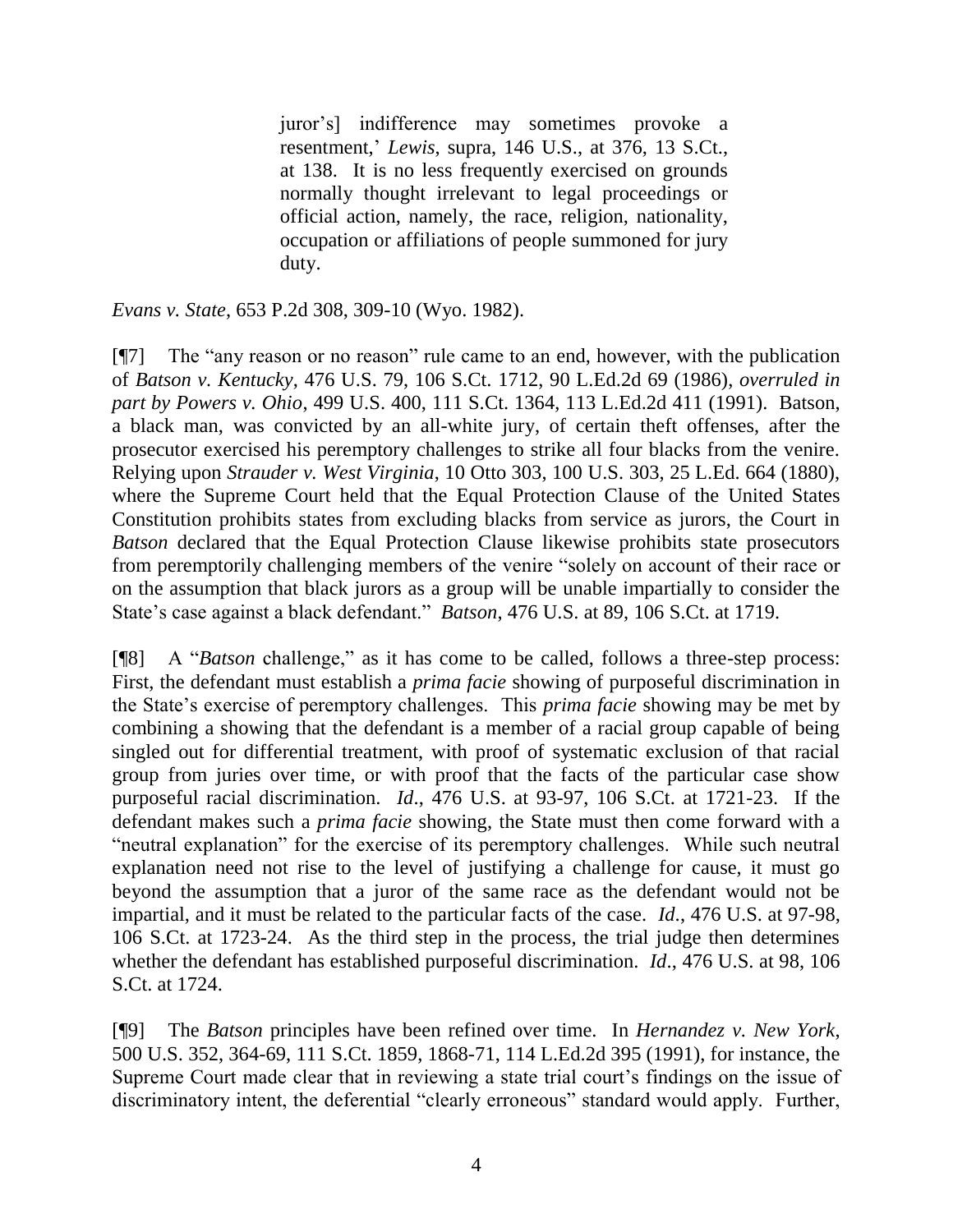the Court re-emphasized that what *Batson* forbids is discriminatory *intent*, rather than discriminatory *effect*. *Id*., 500 U.S. at 362, 111 S.Ct. at 1867. In *Purkett v. Elem*, 514 U.S. 765, 768, 115 S.Ct. 1769, 1771, 131 L.Ed.2d 834 (1995), the Court held that, at the second step in the *Batson* process, the State's explanation of its intent need not be persuasive, or even plausible. In other words, all that is required is an explanation that is facially valid. *Id*. It is not until the third step—where the judge is called upon to determine whether the defendant has carried his burden of proving purposeful discrimination—that the judge must choose whether to believe or disbelieve the State's explanation. That is because the ultimate burden of proof regarding motivation rests with, and never shifts from, the defendant. *Id*., 514 U.S. at 768, 115 S.Ct. at 1771. Quite recently, in *Miller-El v. Dretke*, 545 U.S. 231, 241, 125 S.Ct. 2317, 2325, 162 L.Ed.2d 196 (2005), the Supreme Court gave further guidance by declaring that:

> [i]f a prosecutor's proffered reason for striking a black panelist applies just as well to an otherwise-similar nonblack who is permitted to serve, that is evidence tending to prove purposeful discrimination to be considered at *Batson's* third step.

[¶10] The Wyoming Supreme Court has, from time-to-time, been required to review *Batson* challenges. In *Bueno-Hernandez v. State*, 724 P.2d 1132 (Wyo. 1986), *cert. denied*, 480 U.S. 907, 107 S.Ct. 1353, 94 L.Ed.2d 523 (1987), a Mexican national defendant moved for a mistrial on the ground that three panelists with Spanish-sounding surnames were peremptorily challenged by the State. This Court rejected the *Batson*  challenge for two reasons: one, the record did not establish that the individuals were, indeed, "Mexican-Americans," and two, the prosecutor had offered race-neutral explanations for challenging the three venire members. *Id*. at 1133-35 (two of the panelists had been involved in litigation where prosecuting attorneys were on the other side, and the third was known to be "anti-law enforcement"). Similarly, in *Espinoza v*. *State*, 969 P.2d 542, 547 (Wyo. 1998), we concluded that the State's assertion that the two venire members with Hispanic surnames were peremptorily challenged because they knew Espinoza and because their children were friends with him, was a sufficiently raceneutral explanation to defeat a *Batson* challenge. Finally, in *Beartusk v. State*, 6 P.3d 138, 142-43 (Wyo. 2000), we followed the lead of the United States Supreme Court in *J.E.B. v. Alabama ex rel. T.B.*, 511 U.S. 127, 114 S.Ct. 1419, 128 L.Ed.2d 89 (1994), in extending the *Batson* principles to gender-based discrimination. We also recognized that Court's standard of review:

> [T]hese are questions best left to the discretion of the trial judge, who can . . . more reliably determine . . . whether a lawyer is manufacturing pretextual excuses to conceal discrimination. . . . On appeal, a trial court's findings of fact after a *Batson* hearing on whether the State's strikes were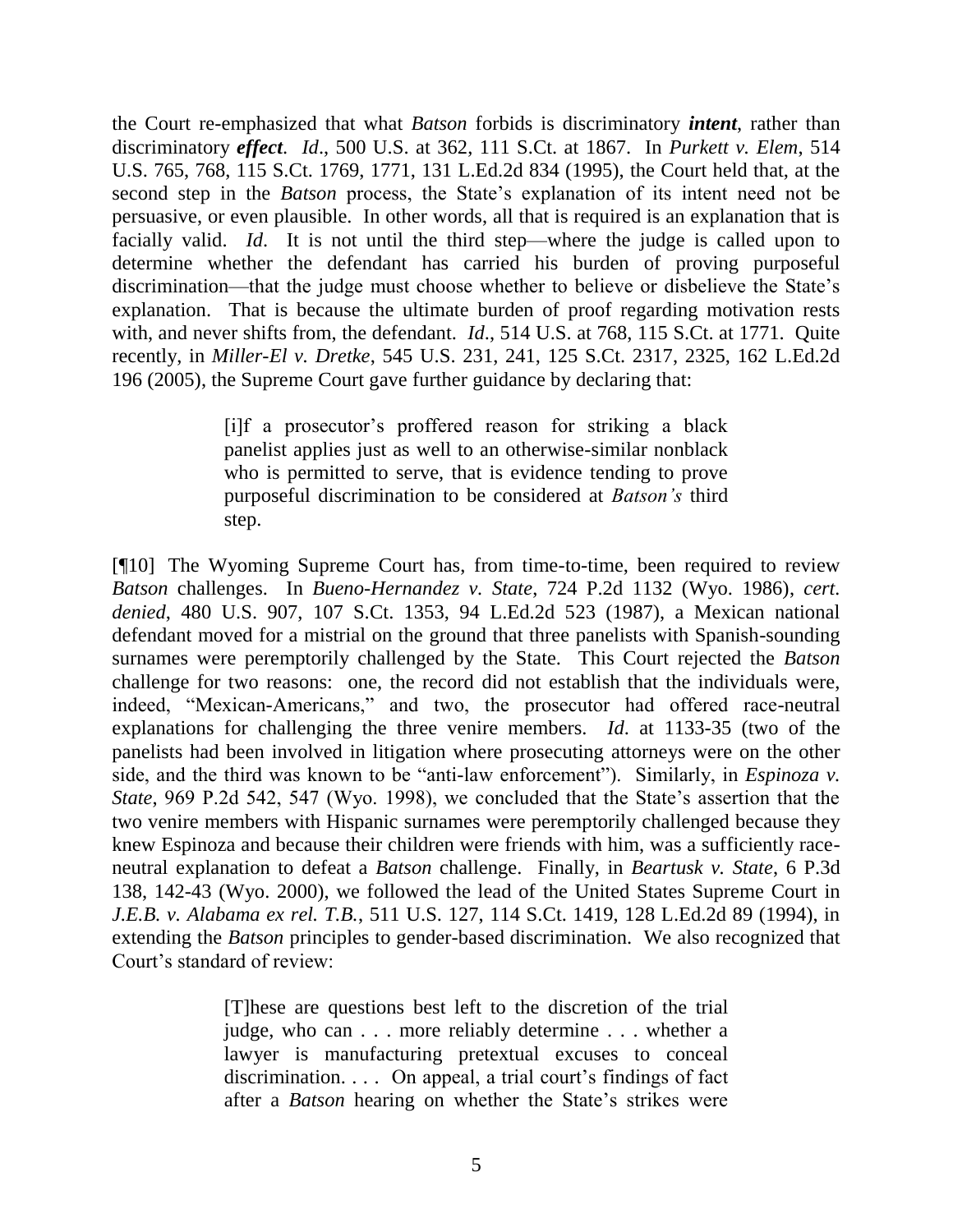taken for discriminatory reasons will be reversed only if clearly erroneous. *Hernandez v. New York*, 500 U.S. 352, 369, 111 S.Ct. 1859, 1871, 114 L.Ed.2d 395 (1991); *U.S. v. Johnson*, 941 F.2d 1102, 1108-09 (10th Cir.1991). When the trial judge accepted the explanations offered by the prosecution, he ratified the reasonability of those proffered explanations. We will not second guess the trial court's findings of fact in a *Batson* ruling absent clear error.

*Beartusk*, 6 P.3d at 143.

[¶11] The appellant in the case *sub judice* is Hispanic. The State exercised two of its peremptory challenges to remove the only two Hispanics from the venire. After the final panel was selected in chambers, the following colloquy occurred:

> THE COURT: Any objection to the jury panel, the alternate or the method of selection?

> [DEFENSE COUNSEL]: Yes, Your Honor. I am going to make an objection to, I believe the State has purposely eliminated all of the Hispanic folks from the jury panel. We would object to the way the panel was comprised at this time.

> > THE COURT: Mr. [Prosecutor]?

[PROSECUTOR]: Your Honor, the reasons for excluding the only two Hispanics that I'm aware of on the panel, Pamela Sandoval and Beatrice Vasquez, is that both expressed that they knew witnesses. Ms. Sandoval also expressed that she has a doctor's appointment, that this may interfere with it as it goes on. Beatrice Vasquez indicated she knew at least one of our witnesses and I believe knew the Defendant, also.

THE COURT: Any further argument, [Defense Counsel]?

[DEFENSE COUNSEL]: Yes, Your Honor. There are lots of witnesses (sic) that indicated that they knew witnesses in this trial, and the State didn't eliminate very much of those. In fact, I don't believe the State eliminated any of them. So we'll continue with our objection.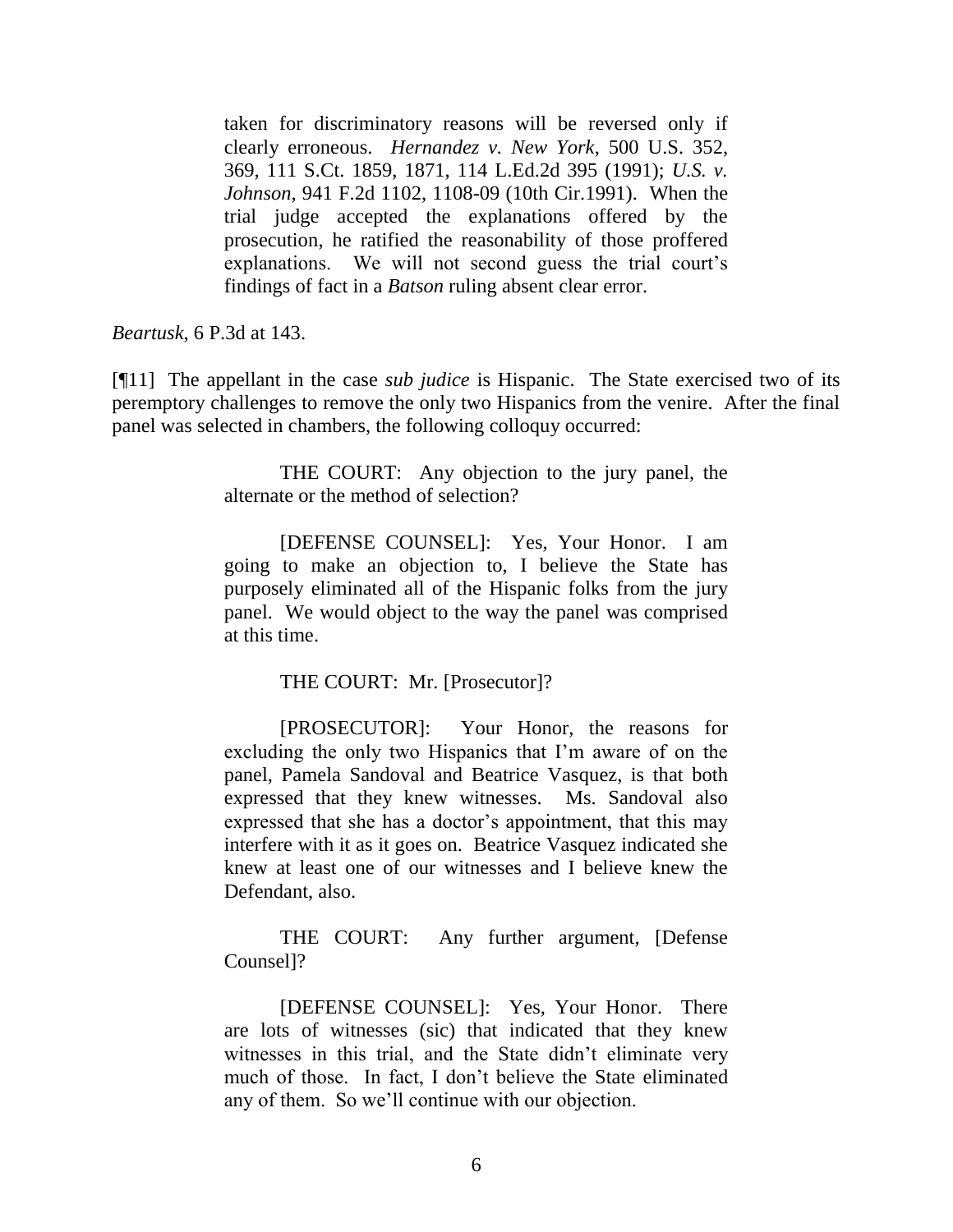THE COURT: The court finds that the State has expressed legitimate reasons for the peremptory challenges issued against Beatrice Vasquez and Pamela Sandoval and will overrule the objection from the Defense.

Anything else?

[DEFENSE COUNSEL]: No, Your Honor.

[¶12] Application of the *Batson* three-step analysis to these facts convinces us that the district court's findings were not clearly erroneous. By considering the State's stated justification for the way it exercised its peremptory challenges, the district court apparently treated defense counsel's objection as a *prima facie* showing of purposeful discrimination. We, however, are not so sure that such was the case. The mere challenge of jurors with Spanish-sounding surnames would not be sufficient to establish purposeful discrimination, and the record reflects—which means the district judge was aware—that the State also challenged a non-Hispanic juror who knew a witness.

[¶13] Even if we assume that the appellant met his initial burden of showing a *prima facie* case of purposeful discrimination and get to the second *Batson* step, we agree with the district court that the State expressed a facially legitimate reason for exercising its peremptory challenges as it did. Furthermore, the district court's brief response to the appellant's objection includes, without directly stating it, the analysis that makes up *Batson's* third step. The district court concluded that the State did not purposefully discriminate against the Hispanic jurors as a group. The record supports that conclusion. The State challenged only five jurors: two non-Hispanics who had not indicated that they knew any witnesses, one non-Hispanic who indicated he knew Abeyta, and two Hispanics. One of the Hispanic jurors—Ms. Sandoval—knew one of the law enforcement witnesses, knew Abeyta's mother, and preferred not to miss an upcoming doctor's appointment for her first pregnancy checkup. The other Hispanic juror—Ms. Vasquez—knew Abeyta. Interestingly enough, by the time the State exercised its fifth peremptory challenge and began to pass, defense counsel had peremptorily challenged one juror who was related to one of the law enforcement witnesses, and one juror who knew Abeyta. At that point, five of the jurors who knew witnesses had been removed from the panel, and we cannot simply assume that the State was acting with improper motivation in not removing more such jurors.<sup>3</sup>

 $\overline{a}$  $3$  We will also note in passing that defense counsel's three final peremptory challenges were all exercised against jurors who had stated that they knew various witnesses, meaning, of course, that the State had no reason or need to challenge those jurors. In total, three of the State's five exercised peremptory challenges and five of the appellant's seven exercised peremptory challenges were used against jurors who knew witnesses. Apparently, this issue was of particular concern to both sides.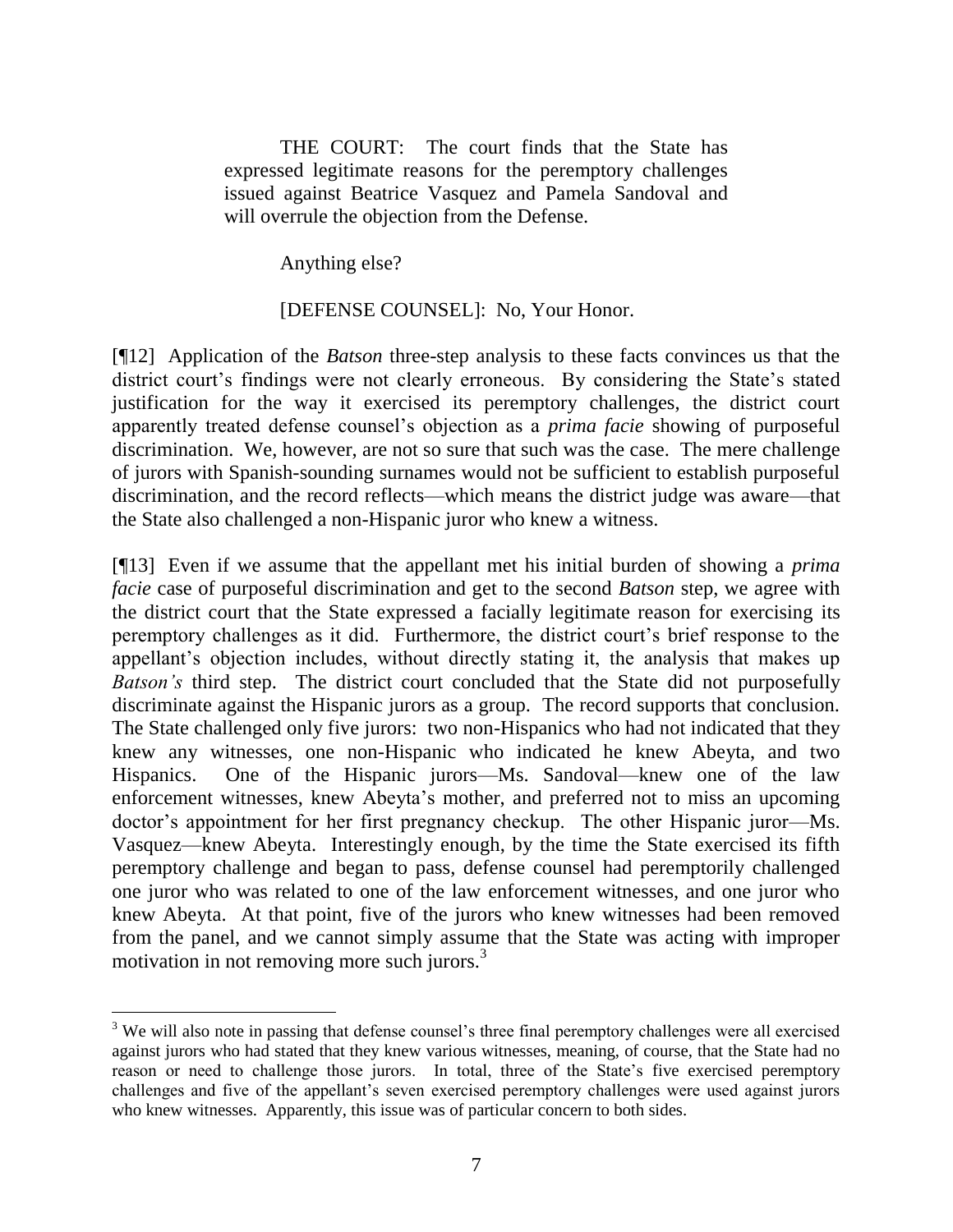### *Was character evidence improperly admitted at trial?*

[¶14] Evidentiary rulings are reviewed for an abuse of discretion, which goes to the question of the reasonableness of the trial court's decision. *Barker v. State*, 2005 WY 20,  $\P$  10, 106 P.3d 297, 299-300 (Wyo. 2005). Where there was no objection to the evidence at trial, we review its admission under the plain error standard, which requires the appellant to show that a clear and unequivocal rule of law was violated in a clear and obvious way, resulting in the denial of a substantial right and material prejudice. *Gomez v. State*, 2003 WY 58, ¶ 4, 68 P.3d 1177, 1179 (Wyo. 2003).

[¶15] The appellant raises two claims under this issue. First, he argues that W.R.E.  $404(a)^4$  was violated when the following exchange occurred during defense counsel's cross-examination of the victim, Snow:

> Q. Okay. Now, did you and [Abeyta] consume any methamphetamine together?

A. Not that night.

Q. Not that – Have you before?

A. Probably, yeah.

Q. Okay.

A. And [the appellant], actually [the appellant] had gave me some cocaine.

[¶16] Defense counsel did not object to this answer, so we must review it for plain error. We note first that, while the question and answer are clearly shown in the record, the portion of the transcript quoted above does not accurately reflect the context of the

 $4$  W.R.E. 404(a) reads as follows:

<sup>(</sup>a) *Character evidence generally.* – Evidence of a person's character or a trait of his character is not admissible for the purpose of proving that he acted in conformity therewith on a particular occasion, except:

<sup>(1)</sup> Character of Accused. – Evidence of a pertinent trait of his character offered by an accused, or by the prosecution to rebut the same;

<sup>(2)</sup> Character of Victim. – Evidence of a pertinent trait of character of the victim of the crime offered by an accused, or by the prosecution to rebut the same, or evidence of a character trait of peacefulness of the victim offered by the prosecution in a homicide case to rebut evidence that the victim was the first aggressor;

<sup>(3)</sup> Character of Witness. – Evidence of the character of a witness, as provided in Rules 607, 608, and 609.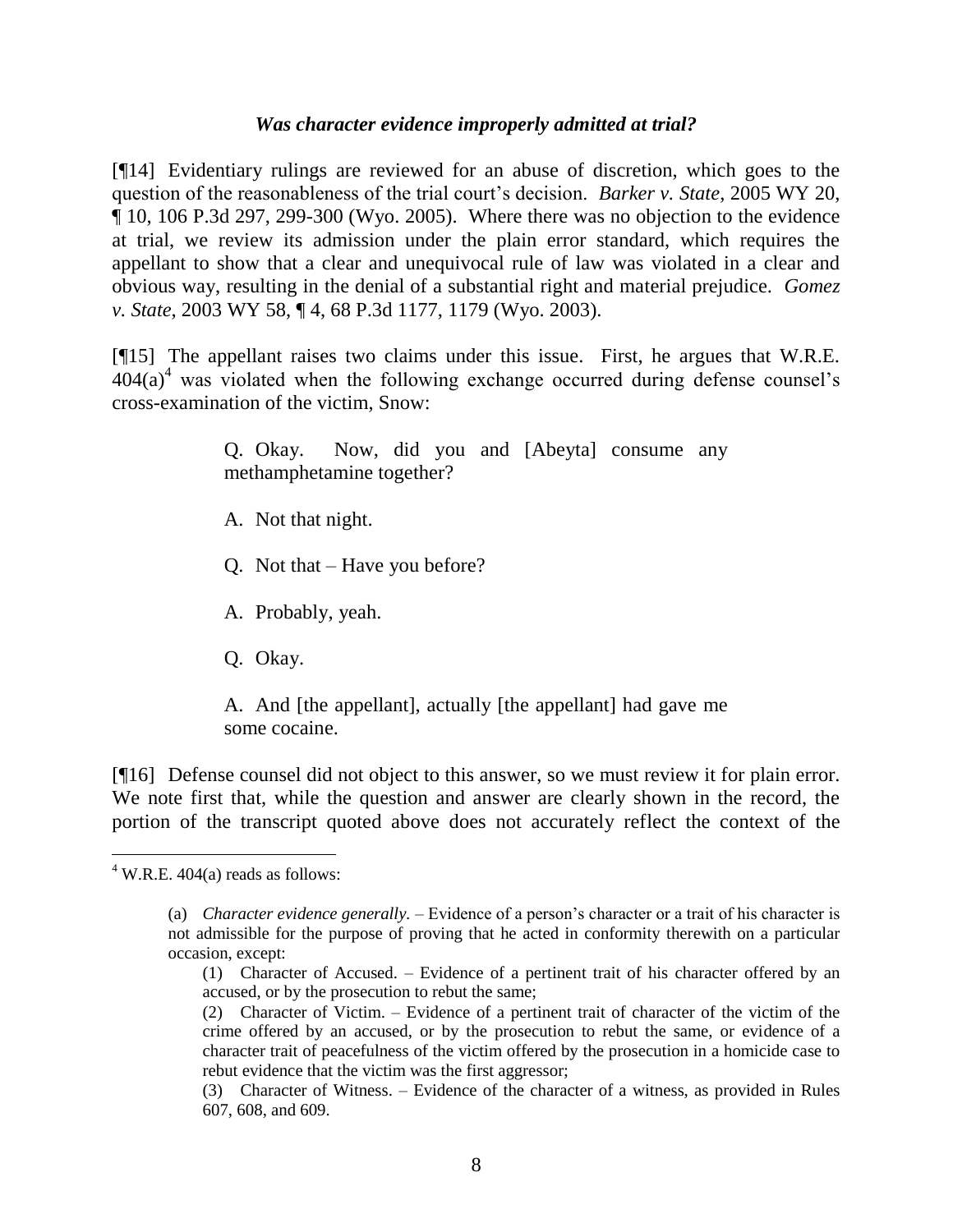allegedly "non-responsive" answer. Rather than being an aberrant declaration, the statement actually appears in the midst of five pages of questioning of Snow by defense counsel about his drug use, including several questions about cocaine, and its comparison to methamphetamine. In that context, we cannot say that Snow's response was entirely non-responsive. In fact, the situation may be characterized as invited error. *See Fortner v. State*, 843 P.2d 1139, 1148 (Wyo. 1992). Perhaps realizing that to be the case, defense counsel chose to pursue the matter in an attempt to discredit Snow. In light of this tactical choice, we certainly cannot fault the district court for failing *sua sponte* to interject its own objection to the testimony. Beyond that, the appellant has failed to show how the statement violated the admonition of W.R.E. 404(a) that evidence of a character trait not be admitted to prove that the appellant acted in conformity therewith on the occasion in question. Lastly, the appellant has not shown how he was prejudiced by this isolated comment.

[¶17] The appellant was arrested in Arizona a little more than two months after the incident underlying this case. After being advised by Arizona law enforcement officers of his constitutional rights as per the dictates of *Miranda v. Arizona*, 384 U.S. 436, 86 S.Ct. 1602, 16 L.Ed.2d 694 (1966), the appellant described the incident in detail. During that interview, the appellant made several statements revealing the fact that he had a prior criminal record. A tape of the interview was played for the jury, and the appellant now claims that introduction of the evidence of his prior record violated W.R.E.  $404(b)^5$  and  $W.R.E. 609<sup>6</sup>$ .

[¶18] The parties disagree what standard the court should apply in reviewing this issue because they disagree as to whether the appellant appropriately objected below to admission of the evidence. Consequently, we must reconstruct the status of this issue as it was presented to the district court. The court file reveals that the appellant filed a

 $6$  W.R.E. 609 reads in pertinent part as follows:

(a) *General rule.* – For the purpose of attacking the credibility of a witness,

(2) evidence that any witness has been convicted of a crime shall be admitted if it involved dishonesty or false statement, regardless of the punishment.

 $5$  W.R.E. 404(b) reads as follows:

<sup>(</sup>b) *Other crimes, wrongs, or acts.* – Evidence of other crimes, wrongs, or acts is not admissible to prove the character of a person in order to show that he acted in conformity therewith. It may, however, be admissible for other purposes, such as proof of motive, opportunity, intent, preparation, plan, knowledge, identity, or absence of mistake or accident.

<sup>(1)</sup> evidence that a witness other than an accused has been convicted of a crime shall be admitted, subject to Rule 403, if the crime was punishable by death or imprisonment in excess of one (1) year under the law under which the witness was convicted, and evidence that an accused has been convicted of such a crime shall be admitted if the court determines that the probative value of admitting this evidence outweighs its prejudicial effect to the accused; and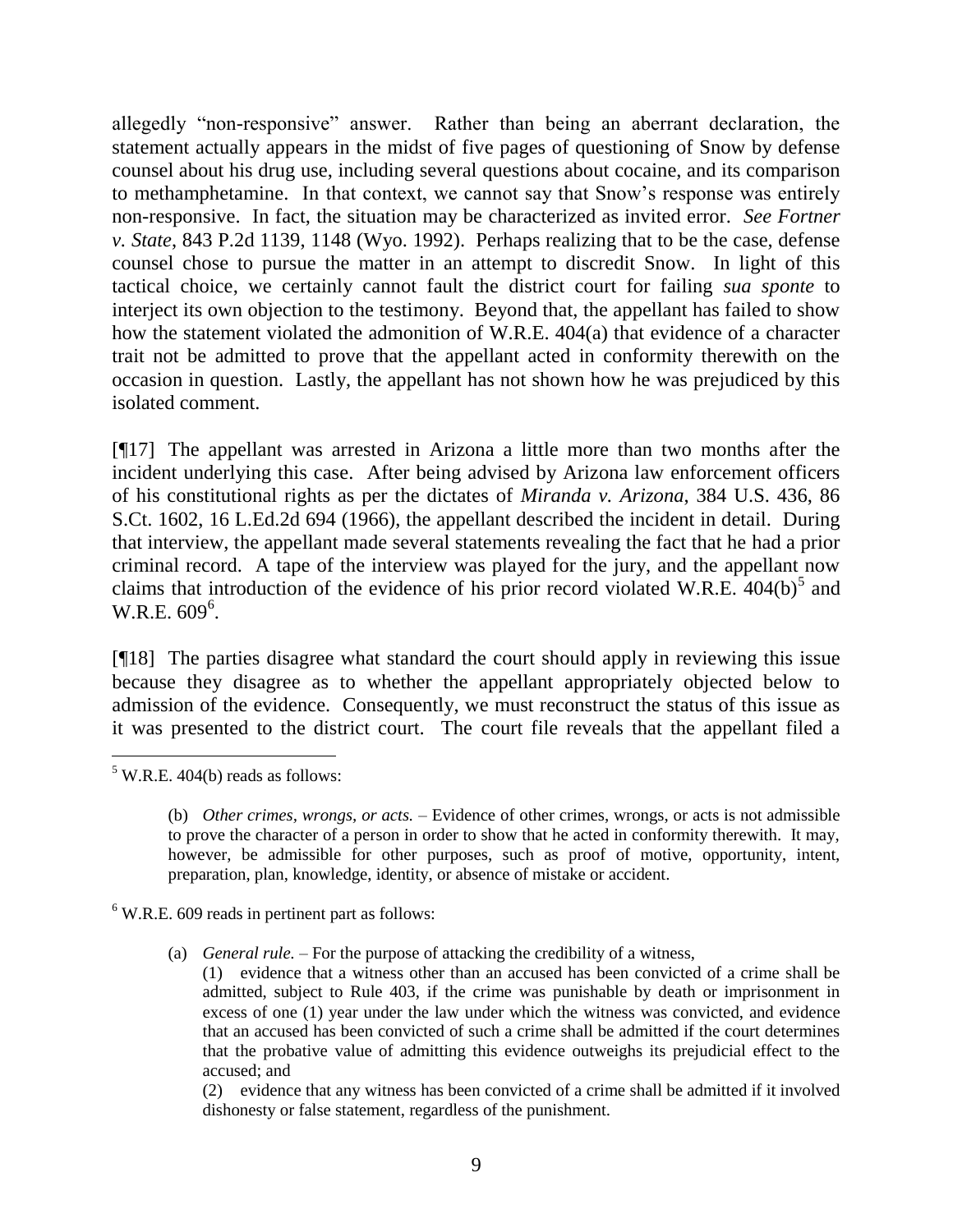motion on May 10, 2005, demanding notice of any uncharged misconduct evidence the State intended to introduce. The State's response contained the following paragraph:

> The plaintiff has provided all the statements made by each of the defendants in this matter to both of the defendants through discovery. It is the intention of the plaintiff to use any or all of those statements, unless precluded by Court order to do so. [7]

[¶19] The same document contains the following paragraph, headed as shown:

5. Motion *In Limine* to WRE 609 Evidence:

a. The defendants will be provided with evidence intended to be introduced under the provisions of WRE Rule 404(b) under separate cover. A hearing must be conducted on that matter and this can be used in conjunction therewith. The nature of the Menacing felony conviction of James Mattern tends to show absence of mistake and identity, which permit introduction of the felony under Rule 404(b).

This paragraph is curious, for several reasons. First, only the appellant's brother, and not the appellant, filed a motion under W.R.E. 609. Second, this response to that motion deals only with W.R.E. 404(b). Third, the State indicates in the *response* that it intends to use *the brother's* menacing conviction to show absence of mistake and identity, but at the *hearing* on the motion, the State's position was as follows:

> [PROSECUTOR]: We were trying to get those separate convictions. That's what we just received Thursday from those. Those do show  $-$  As I say, they have not been provided yet. We have to make copies of all that and provide it to them. It does not have a report as to the similarities, but we do have a menacing charge with a deadly weapon against Steven Mattern and against James Mattern. They arise out of the same event, apparently, from the dates that were there.

> We intend to use them to show that there is a lack of mistake, knowledge on their part as to what occurs when you're threatening somebody with a deadly weapon. That's

 $<sup>7</sup>$  The response refers to two defendants because the appellant's brother was scheduled to be tried at the</sup> same time as the appellant. He pled guilty, however, and testified for the State at the appellant's trial.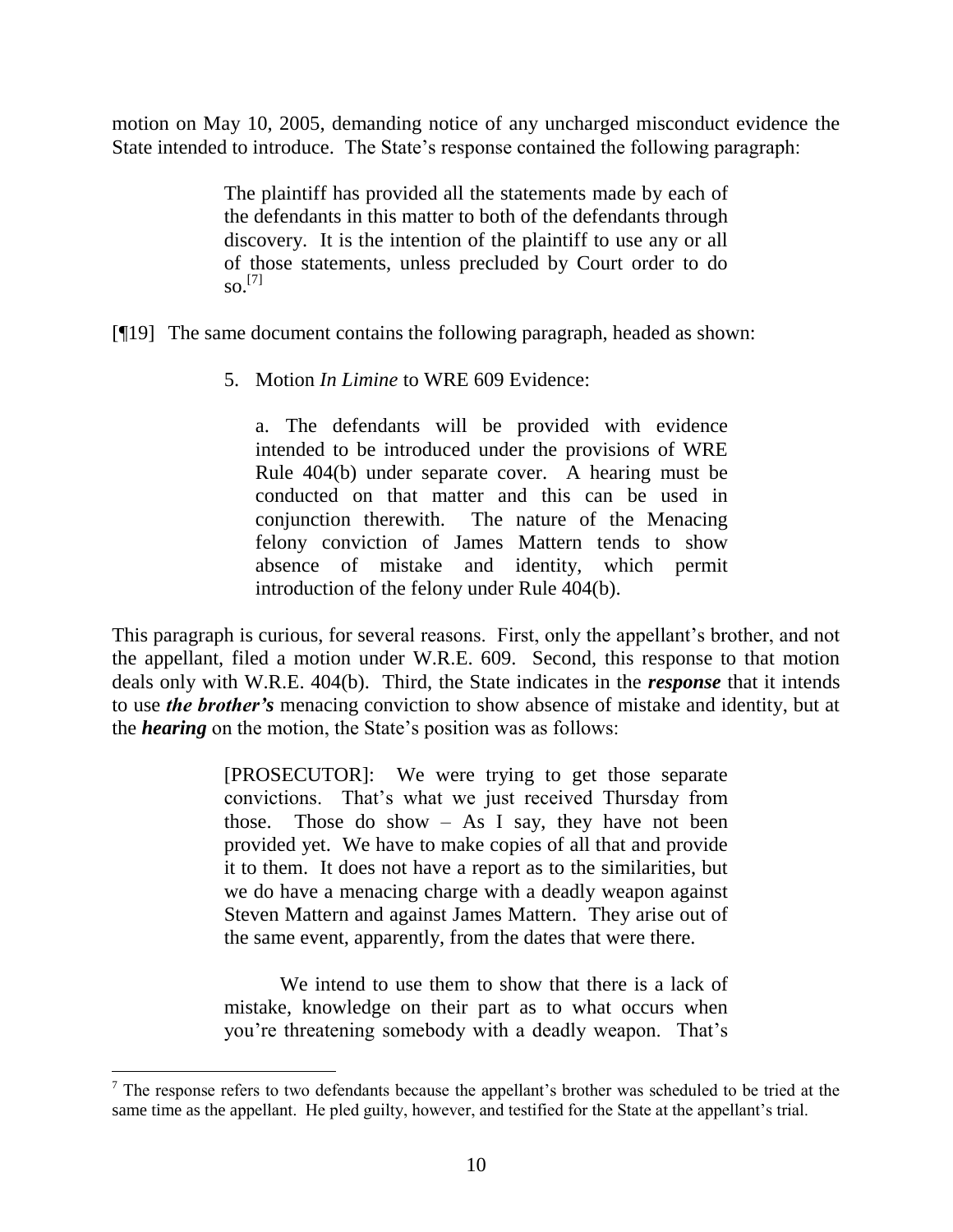the intent of this. If they are saying, gee, this is an accident, which is one of the defenses that has been put out by Steven Mattern, at least in his statement that we have and we'll attempt to introduce at the time of trial.

[¶20] So, in response to James Mattern's W.R.E. 609 motion, the State described how it intended to use the appellant's prior convictions against him, using a W.R.E 404(b) analysis. The district court withheld ruling on the motion, indicating that it would take the matter under advisement and rule later on the application of W.R.E. 404(b) to the convictions. Later in the same hearing, however, the prosecutor once again addressed the statements made by the two brothers to the police, indicating that he intended to introduce them at trial as statements against their own interests.<sup>8</sup> The appellant's counsel responded as follows: "I wouldn't have any objection to that, if I could see the statements prior to trial so that I can object specifically to any statement which I think may be inappropriately being  $-$  or at least attempted to be admitted in the trial."

[¶21] At trial, video and audio tapes of the appellant's statement to the Tucson police were played for the jury, without objection by defense counsel. In fact, defense counsel stipulated to the tapes' authenticity and admissibility. Defense counsel's objection that transcripts of the tapes be provided to the jurors to "follow along" was overruled. Now, however, the appellant objects to the admission of certain specific statements he made during the recorded interview. Those specific comments, in context, were as follows:

> MR. MATTERN: That's what I don't understand. They should have the gun. They should know everything.

> DETECTIVE HOGAN: Well, I'm not saying they don't. I'm just asking.

MR. MATTERN: Yeah. I dropped it right there.

DETECTIVE HOGAN: Okay.

MR. MATTERN: Because I freaked, you know. I'm, like, shit, *I'm just getting off parole.*

. . . .

DETECTIVE LOPEZ: Why did you run?

 $8$  W.R.E. 804(b)(3) excludes from the hearsay rule certain statements made against the declarant's own interests.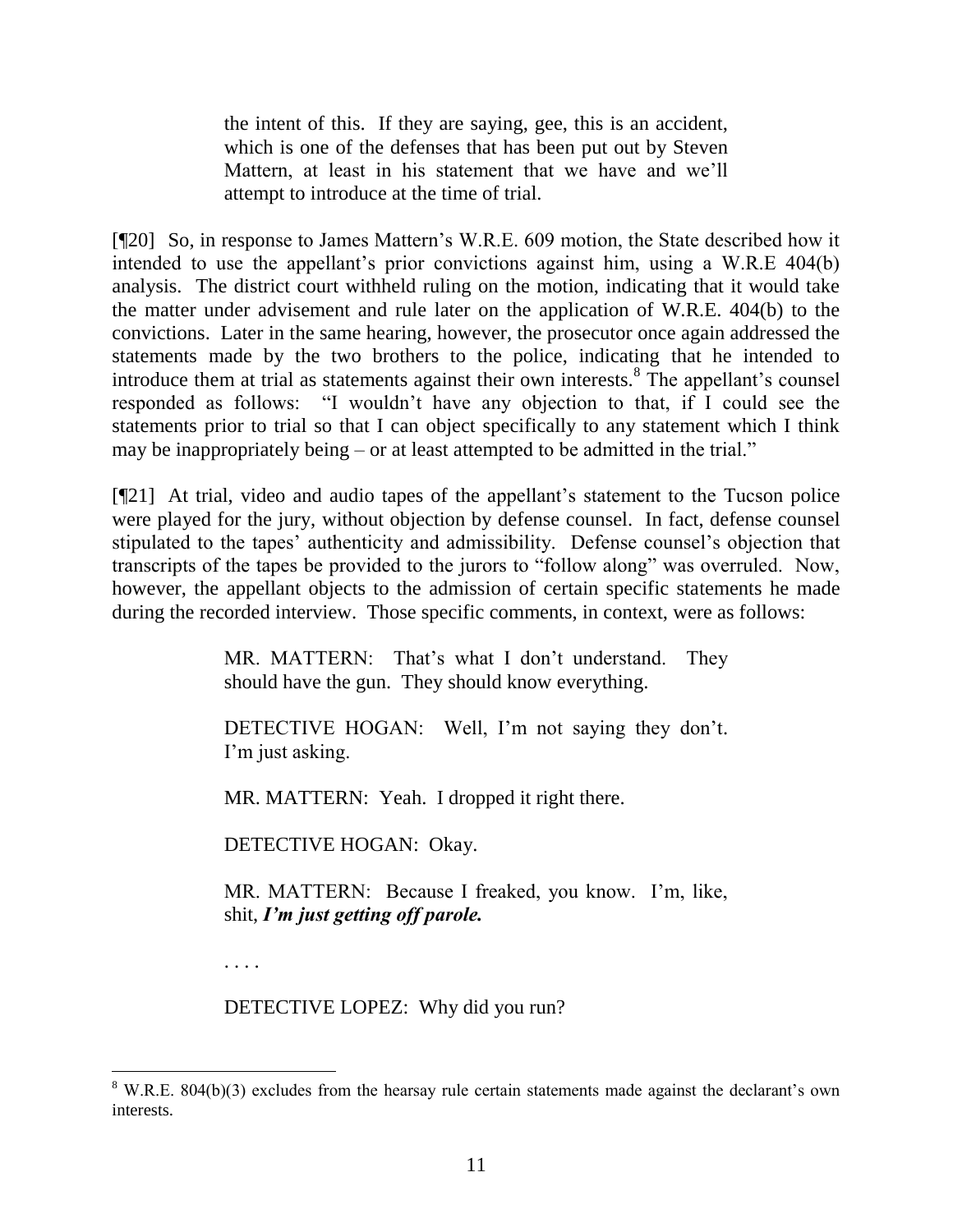MR. MATTERN: What else am I going to do?

DETECTIVE LOPEZ: Well, honestly.  $I - I$  just want to know your reasoning, your reasons.

MR. MATTERN: Because I – you know, I was, like, shit, man. I didn't know what to do. *I just got out of going – just got out – off parole*, so I was, like, shit.

DETECTIVE LOPEZ: What were you on parole for?

DETECTIVE HOGAN: Got scared, basically, right?

MR. MATTERN: Yeah. I mean, shit. I know I'm going down regardless.

DETECTIVE LOPEZ: *What were you on parole for?*

MR. MATTERN: *For theft and escape*.

. . . .

DETECTIVE LOPEZ: You weren't scared of him?

DETECTIVE HOGAN: Has he been in the joint before?

MR. MATTERN: Huh-uh.

DETECTIVE HOGAN: But you have; huh?

MR. MATTERN: *I've been to the joint*.

. . . .

DETECTIVE HOGAN: *How long were you in prison for*?

MR. MATTERN: *Four years*.

DETECTIVE HOGAN: Four years. In Wyoming?

MR. MATTERN: No. In Colorado.

. . . .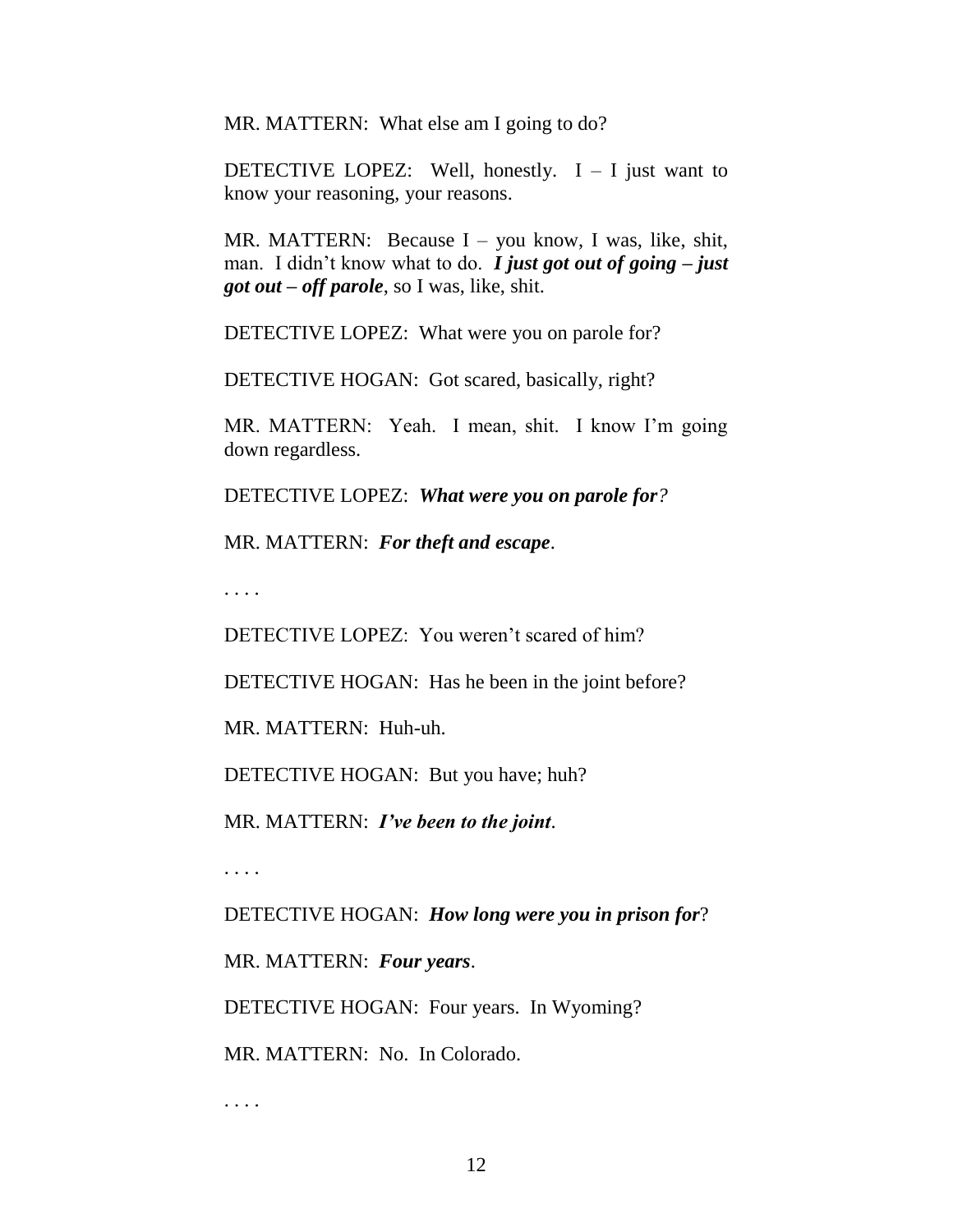DETECTIVE LOPEZ: And that's why you ran, got rid of the clothes and stuff?

MR. MATTERN: Yeah. *Knew I was going back to the joint*.

. . . .

DETECTIVE HOGAN: Couldn't be traced to you, though, right, because you didn't buy it at a gun store; huh?

MR. MATTERN: Right.

DETECTIVE HOGAN: Have you had experience with that before or something?

MR. MATTERN: Uh-huh.

DETECTIVE HOGAN: Were you picked up for a gun violation?

MR. MATTERN: *I've – I've been picked up on a menacing case before*.

DETECTIVE HOGAN: What's – what's that?

MR. MATTERN: *Brandishing a weapon*.

(Emphasis added.)

[¶22] The appellant's appellate argument concerning these statements is somewhat convoluted and, in the end, unpersuasive. First, he contends that this evidence constituted impeachment by evidence of conviction of a crime, and should have been reviewed by the district court under W.R.E. 609, which review would have included a balancing of probative value and prejudicial effect under W.R.E.  $403.^9$  Following that assertion, the appellant skips immediately to the proposition that the statements should have been analyzed under W.R.E. 404(b). In that regard, the appellant contends that he

<sup>&</sup>lt;sup>9</sup> W.R.E. 403 reads as follows:

Although relevant, evidence may be excluded if its probative value is substantially outweighed by the danger of unfair prejudice, confusion of the issues, or misleading the jury, or by considerations of undue delay, waste of time, or needless presentation of cumulative evidence.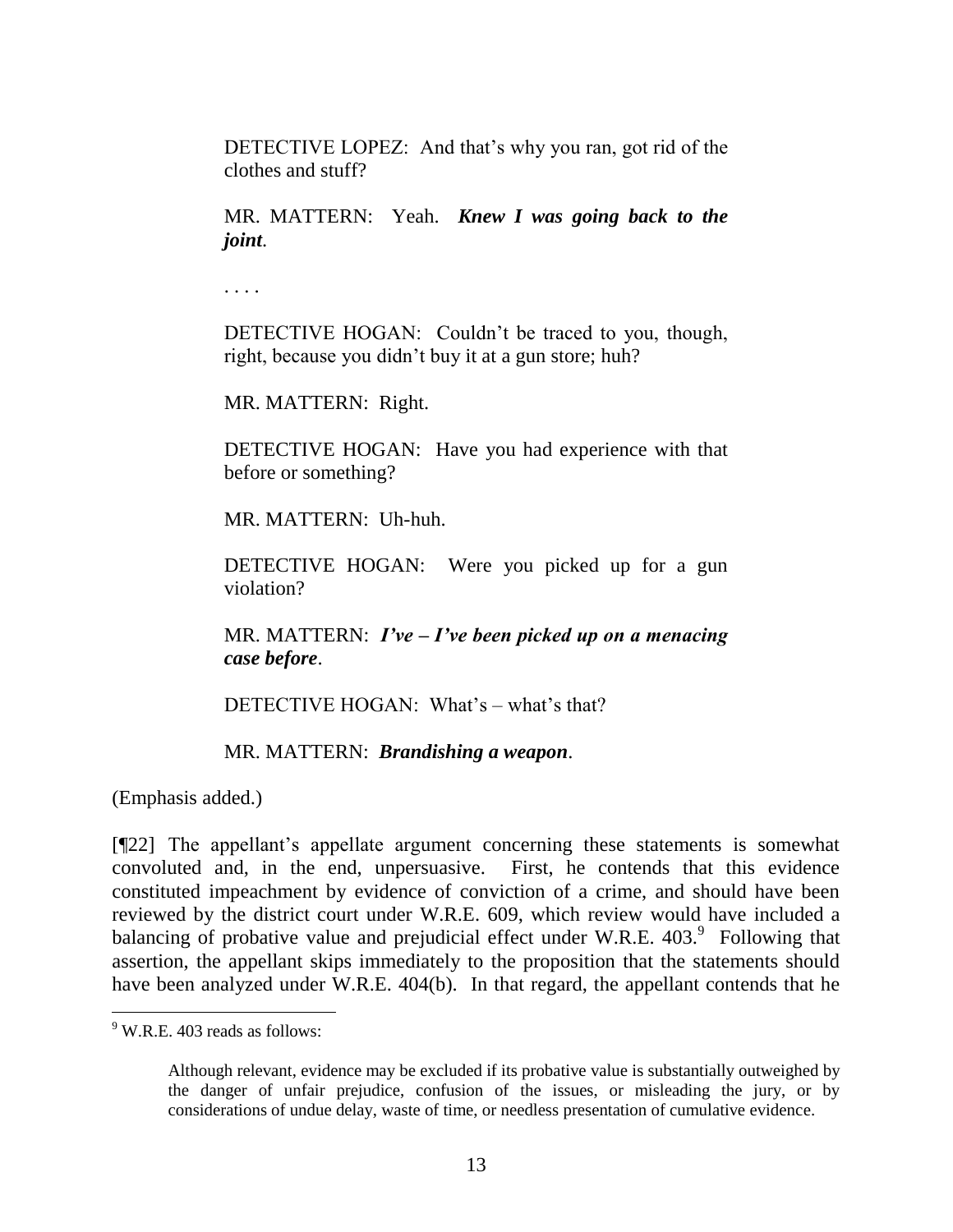clearly objected to the State's use of uncharged misconduct evidence, and that he had no notice or opportunity to be heard as to these statements. Finally, he declares himself to have been prejudiced by admission of the evidence in the following fashion:

> Certainly, this evidence was prejudicial to Mr. Mattern. The jury was improperly allowed to hear about Mr. Mattern's prior convictions. Such character evidence is implicitly damaging to a criminal defendant; indeed, there would not be rules of evidence concerning character evidence if that were not so. Therefore, Mr. Mattern's conviction should be reversed, and his case remanded for new trial.

[¶23] The State counters these arguments from several directions. First, the State cites *Gompf v. State*, 2005 WY 112, ¶ 31, 120 P.3d 980, 988 (Wyo. 2005), for the wellestablished principle that, so long as his constitutional rights appropriately have been explained to him, the custodial statements of a defendant may be used as evidence against him. Second, the State notes that admissions by a party-opponent are not hearsay, and are not, therefore, excludable on that basis. *See* W.R.E.  $\frac{801(d)(2)}{10}$  Third, the State finds W.R.E. 609 inapplicable because it is a rule designed to control the impeachment of witnesses through introduction of prior criminal convictions, and here, the appellant did not testify and was not, therefore, subject to such impeachment. Finally, the State cites *Hopkinson v. State*, 632 P.2d 79, 125-126 (Wyo. 1981), for the proposition that a defendant's statements to an officer are an "admission" and do not, therefore, implicate W.R.E. 404.

[¶24] Our own assessment of this issue leads us to agree with the State's final conclusion, if not necessarily with the path it took to get there.<sup>11</sup> Our first observation is that the appellant did not preserve these issues with adequate objections below. There were pre-trial motions and pre-trial hearings involving W.R.E. 404 and 609, but, at trial, the appellant stipulated to the admission of the statement he made to the Tucson police. This has to have been a tactical decision. Given the fact that he did not testify, admission of his statement was the best way to present his version of the events to the jury without subjecting himself to cross-examination. As to the particular brief comments about parole and his prior conviction, those were made in an effort to explain to the police why

 $10$  W.R.E. 801(d) reads in pertinent part as follows:

<sup>(</sup>d) *Statements which are not hearsay.* – A statement is not hearsay if: . . . .

<sup>(2)</sup> Admission by Party-Opponent. – The statement is offered against a party and is (A) his own statement, in either his individual or a representative capacity . . . .

 $11$  The fact that a statement is not hearsay, for instance, does not insulate it from analysis under W.R.E. 404. Also, we do not find the officer's testimony in *Hopkinson* to be at all similar to the taped statement presented to the jury in the instant case.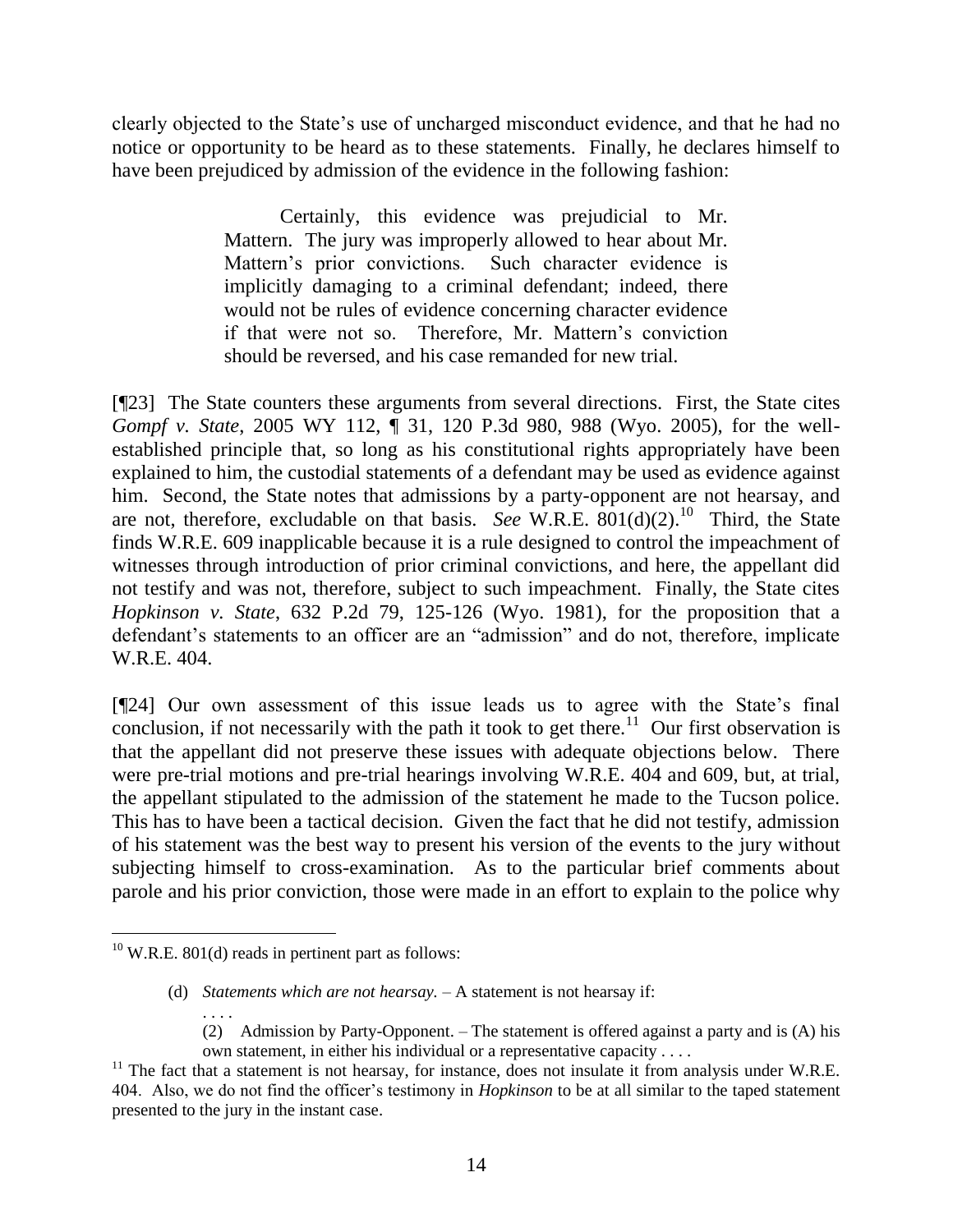he fled from Rawlins. Perhaps no objection was made at trial for the same purpose. Under all these circumstances, the record does not show that the district court committed a clear error of law, or that the appellant was prejudiced by his decision to stipulate to admission of the entire statement.

# *Did the district court properly instruct the jury as to the elements of the crime of attempted first-degree murder?*

[¶25] The jury instructions in this case consisted mainly of pattern instructions that have been given to juries innumerable times in this State's history. Furthermore, not only did the appellant not object to the instructions as given, he actually proffered the instruction defining "premeditated" that he now attacks as being "misleading, incomplete, inadequate and confusing." And inexplicably, despite his failure to object below, the appellant fails to present to us a plain error analysis of this issue.

[¶26] We could decline even to consider the appellant's instruction arguments because of these procedural deficiencies. Given the seriousness of the offense and the fact that the appellant was sentenced to life imprisonment, however, and to avoid later charges of ineffective assistance of counsel in this regard, we will make one quick observation about the instructions that is dispositive of the appellant's primary complaint, which complaint is as follows:

> The "premeditation" instruction given to the jury was misleading, incomplete, inadequate and confusing, as it emphasized that premeditation implies an interval, however brief, between the formation of the intent or design to kill and the commission of the act which results in death, but did not inform the jury that Mr. Mattern also had to have *deliberated*  upon the intent or design to kill, which cannot happen in "an interval, however brief." Neither did any other given jury instruction provide this information. Without jury instructions explaining deliberation to the jury, the typical premeditation instruction given in this case results in blurring the lines and distinctions between the different degrees and kinds of murder."

(Emphasis in original.)

[¶27] As we read this passage, it appears that the appellant's complaint is that, even though the jury was instructed that first-degree murder requires premeditation in the form of an interval of time sufficient to form the intent to kill before doing the act of killing, the jury was not instructed that the appellant must actually have deliberated; that is, he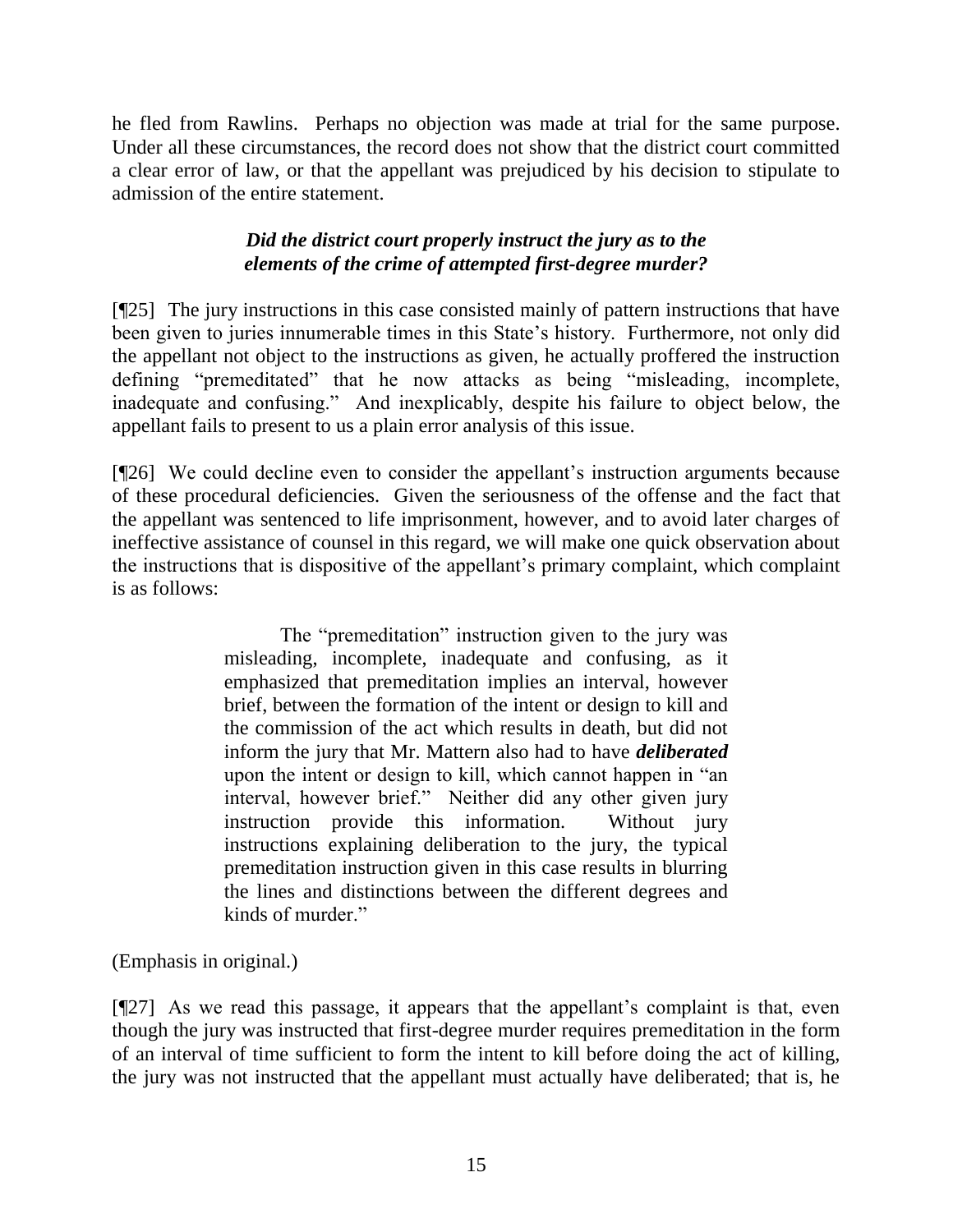thought about the idea of killing before doing the act. We reject this argument because the instruction that was given, Instruction No. 7, clearly made just that point:

> ―Premeditated malice‖ means that *the defendant thought about and considered the idea of killing before the act which caused death was committed*, and that the act which caused death was done with intent to kill and without legal justification or excuse.

> Premeditated requires an interval sufficient to form the intent to kill before the commission of the act intended to result in death.

(Emphasis added.) We cannot comprehend how the idea of deliberation could be stated any more plainly for the jury.

# *Was there sufficient evidence for the jury to find the appellant guilty of attempted first-degree murder?*

[¶28] Defense counsel moved for a judgment of acquittal at the conclusion of the State's case, which motion was denied.<sup>12</sup> We review the denial of a motion for judgment of acquittal by examining and accepting as true the State's evidence, together with all reasonable inferences to be drawn therefrom, leaving out entirely any conflicting evidence. *Wise v. State*, 654 P.2d 116, 117 (Wyo. 1982). The question is whether there is sufficient evidence from which a reasonable jury could have found guilt beyond a reasonable doubt. *Hightower v. State*, 901 P.2d 397, 401 (Wyo. 1995).

[¶29] The appellant argued at trial that the State proved neither premeditation nor malice, the former being an element of the charged crime of attempted first-degree murder, and the latter being an element of both attempted first-degree murder and the lesser-included offense of attempted second-degree murder. On appeal, he abandons any effort to argue that he did not act maliciously, adopting, instead, an argument that he did not act purposely or with premeditation. In his brief, the appellant begins his discussion of this issue by stating boldly that "there was a complete lack of any proof of

 $12$  W.R.Cr.P. 29(a) reads as follows:

<sup>(</sup>a) *At close of evidence*. – Motions for directed verdict are abolished and motions for judgment of acquittal shall be used in their place. The court on motion of a defendant or of its own motion shall order the entry of judgment of acquittal of one or more offenses charged in the indictment, information or citation after the evidence on either side is closed if the evidence is insufficient to sustain a conviction of such offense or offenses. If a defendant's motion for judgment of acquittal at the close of the evidence offered by the state is not granted, the defendant may offer evidence without having reserved the right.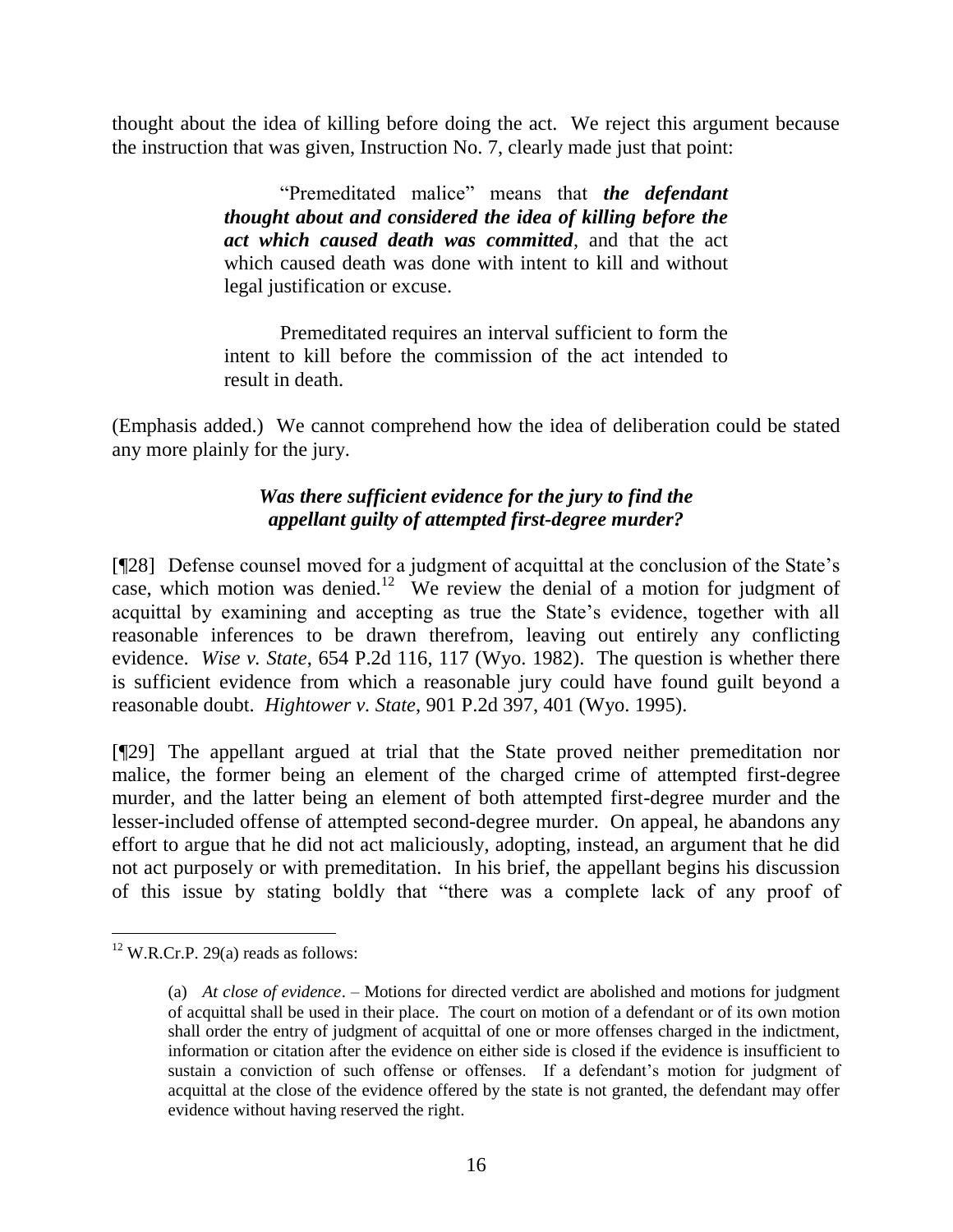premeditation or deliberation." Having reviewed the entire record, we find this conclusion to be nothing more than a bald assertion based upon the appellant's view of the evidence—a view obviously not shared by the jury or the trial court.

[¶30] The essence of the appellant's first argument is that the event occurred too quickly for him to have "thought about and considered the idea of killing," and that the circumstantial evidence was insufficient to prove that he engaged in such deliberation. We have already quoted in full the district court's instruction to the jury as to the definition of "premeditated malice." On appeal, we evaluate the evidence of premeditation as follows:

> We have taken this opportunity to carefully review our premeditation jurisprudence. We find that heretofore we have not identified and articulated a method for evaluating evidence of premeditation. To clarify what is required on appeal to sustain a conviction of first degree murder and to analyze the evidence presented in this instance, we adopt the three-part framework articulated by the California Supreme Court, applied in California and other jurisdictions. We offer the framework verbatim:

> > Evidence sufficient to sustain a finding of premeditation and deliberation "falls into three basic categories: (1) facts about \* \* \* what defendant did *prior* to the actual killing which show that the defendant was engaged in activity directed toward, and explicable as intended to result in, the killing—what may be characterized as 'planning' activity;  $(2)$  facts about the defendant's *prior* relationship and/or conduct with the victim from which the jury could reasonably infer a 'motive' to kill the victim, which inference of motive, together with facts of type (1) or (3) would \* \* \* support an inference that the killing was the result of 'a pre-existing reflection' and 'careful thought and weighing of considerations' rather than 'mere unconsidered or rash impulse hastily executed'; (3) facts about the nature of the killing from which the jury could infer that the *manner* of killing was so particular and exacting that the defendant must have intentionally killed according to a 'preconceived design' to take [the] victim's life in a particular way for a 'reason' which the jury can reasonably infer from facts of type  $(1)$  or  $(2)$ ."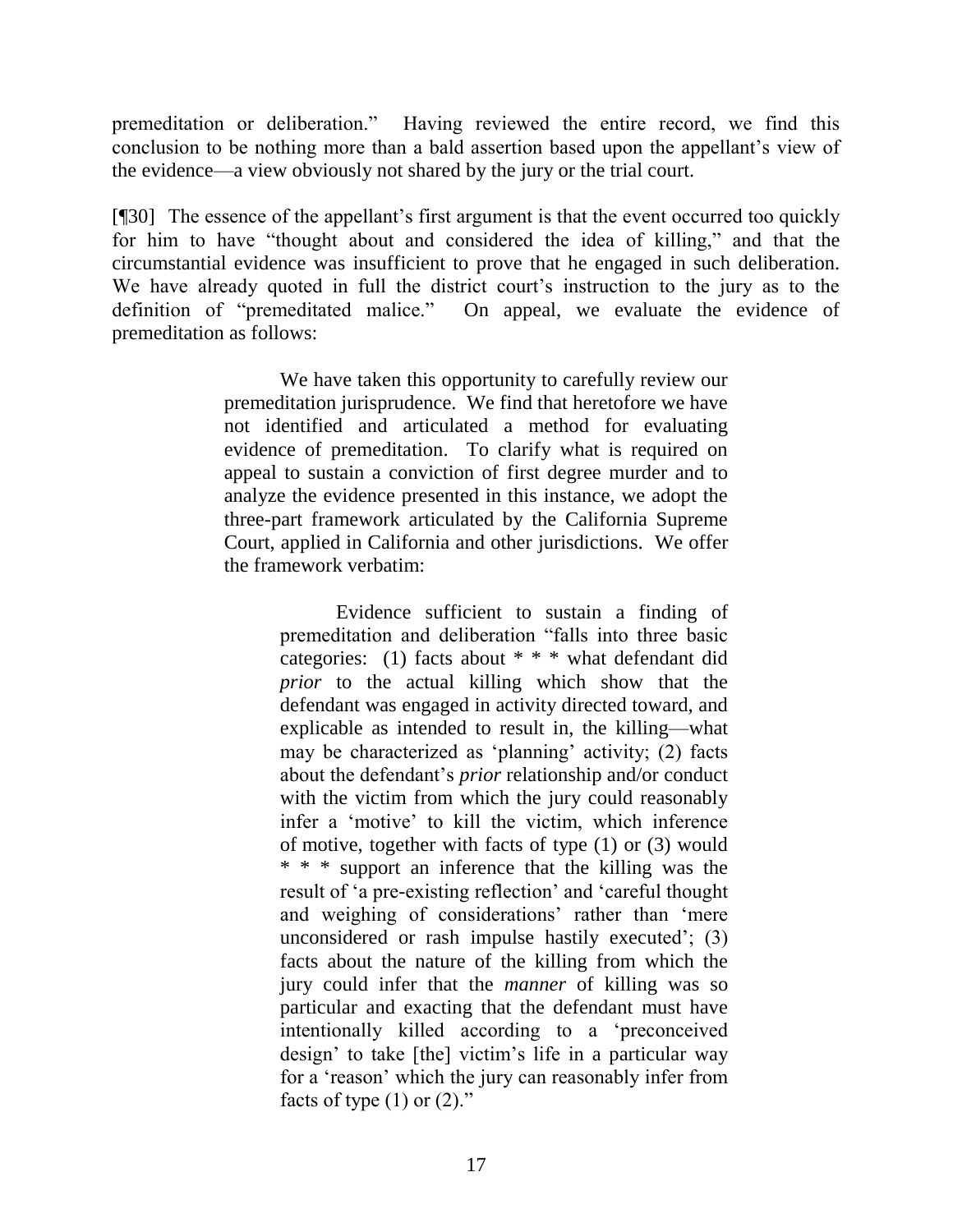*People v. Crandell*, 46 Cal.3d 833, 760 P.2d 423, 441, 251 Cal.Rptr. 227 (1988) (quoting *People v. Anderson,* 70 Cal.2d 15, 447 P.2d 942, 949, 73 Cal.Rptr. 550, 557 (1968)).

> [V]erdicts of first degree murder typically [are sustained] when there is evidence of all three types and otherwise require at least extremely strong evidence of (1) or evidence of (2) in conjunction with either (1) or (3).

*People v. Anderson*, 70 Cal.2d 15, 447 P.2d at 949, 73 Cal.Rptr. at 557.

(Some citations omitted; emphasis in original.) *Bouwkamp v. State*, 833 P.2d 486, 494- 95 (Wyo. 1992). In *Hightower*, 901 P.2d at 403, we added the following:

> Persons convicted of premeditated murder often have questioned what amount of time is required in "thinking over" or "deliberating upon" for juries to find that sufficient premeditation existed. Our rule is:

> > Premeditation need not have existed for any given length of time before the act, it being sufficient that it existed at the time of the act; and the intent and the act may be as instantaneous as successive thoughts. *Sandoval v. People*, 117 Colo. 588, 192 P.2d 423 (1948).

[¶31] Our analysis of the evidence in the instant case differs from the analysis just recited solely in that the appellant was convicted only of attempted first-degree murder, rather than first-degree murder. Under the circumstances of this case, the act that constituted the attempt was shooting Snow through the mouth, jaw, and neck. The evidence of the appellant's actions prior to that act was as follows: he became angry because Abeyta did not come to the bar and because Snow was at Abeyta's house; he returned to Abeyta's house, took his loaded handgun from his vehicle and hid it in his clothing; he accosted Abeyta and then Snow, engaging them in a violent argument; he brandished the gun inside the house while challenging Snow to go outside and fight; once outside, he again brandished the gun and, while so armed, chased Snow back into the house, reaching past Abeyta with the gun in hand; and because Snow had hit the appellant's brother in the head with something, the appellant intended to "make Snow" bleed."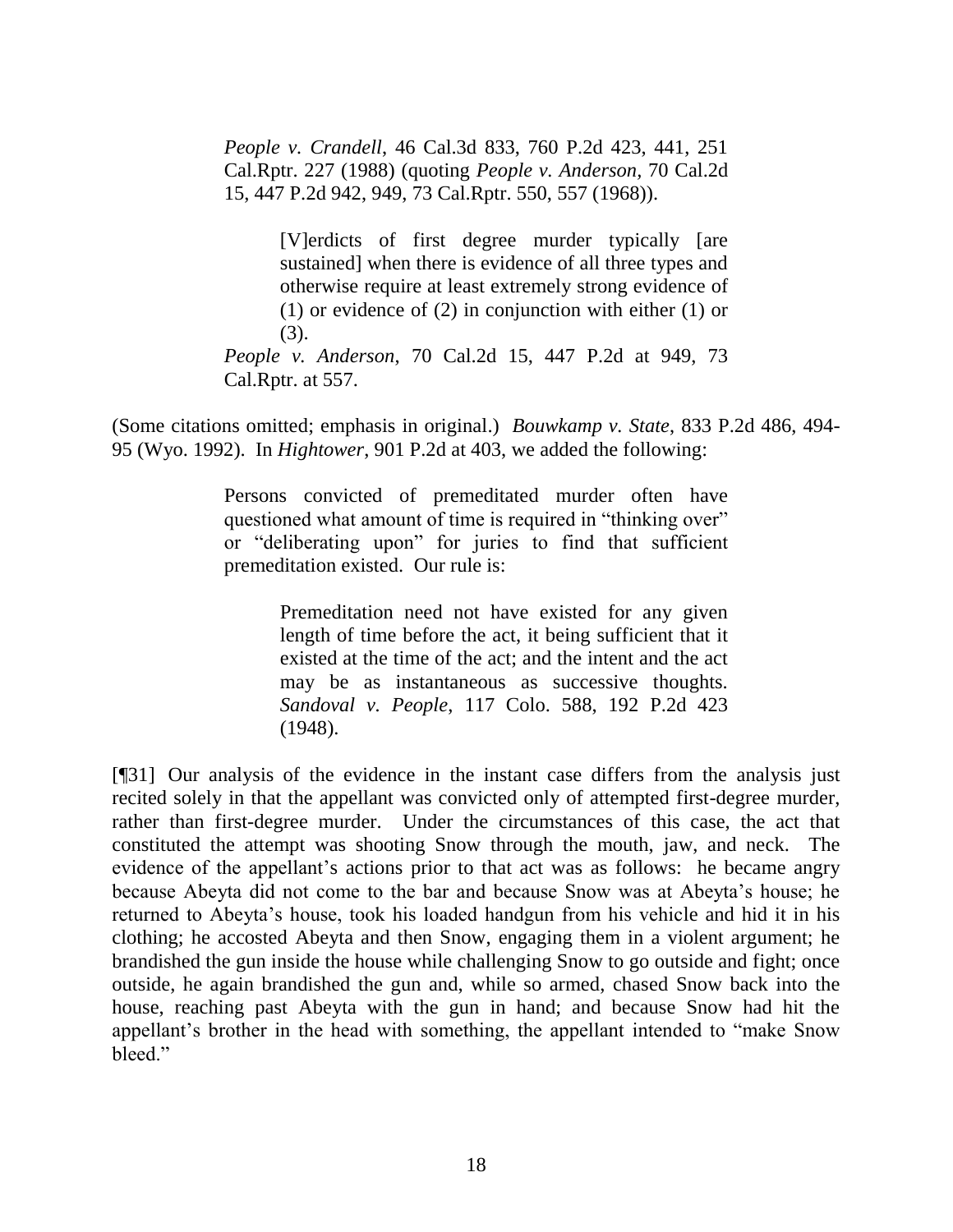[¶32] As to the second type of evidence to be considered—that of the prior relationship between Snow and the appellant—the appellant did not argue self-defense, or any other legal justification or excuse, at trial. Beyond that, in his statement to the officers, in his opening statement, and in his closing argument, he indirectly admitted motive for the attempted murder by stressing his ill will and hostility toward Snow. Although defense counsel's purpose in making these admissions was to try to direct the jury toward a verdict of attempted voluntary manslaughter, the evidence actually showed that the appellant's intense dislike for Snow predated the incident.

[¶33] The final question is whether the State presented evidence about the nature of the act, itself, to sustain a jury conclusion that the appellant deliberately intended to kill Snow. While the use of a deadly weapon, alone, would not support such a conclusion, it was not unreasonable for the jury to conclude in this case that the manner in which the gun was used, when combined with all the other evidence, was sufficient. The appellant, with gun in hand, chased Snow up the stairs and back into the house. He then reached around Abeyta, who was attempting to block his entrance, pointed the gun in the direction Snow was fleeing, and pulled the trigger.

[¶34] The evidence of premeditation in this case was not just evidence of the passage of an interval of time. There was an interval of time that passed—sufficient time during which the appellant could deliberate—and the evidence of his conduct during that interval was sufficient for the jury to conclude that he did, indeed, deliberate. We will not substitute our judgment for that of the jury when there is sufficient evidence to support its factual determinations.

[¶35] The appellant's second sufficiency of the evidence argument is contained in this single paragraph of his Brief:

> In order to meet the elements of the crime of attempted first degree murder, the state had to prove a number of things. One of those things would be that Mr. Mattern acted "purposely" in shooting Mr. Snow. "Purposely" was defined for the jury as "that the act that caused the death was intentionally done." There is no evidence in this record that Mr. Mattern purposely pointed the gun at Mr. Snow, nor that Mr. Mattern purposely pulled the trigger and shot Mr. Snow. It cannot be inferred, from the mere possession and display of a weapon, that one has acted "purposely" in shooting another.

(Citation omitted.)

[¶36] We will make two observations about this argument. First, it is basically inconsistent with the appellant's position at trial, where defense counsel repeatedly